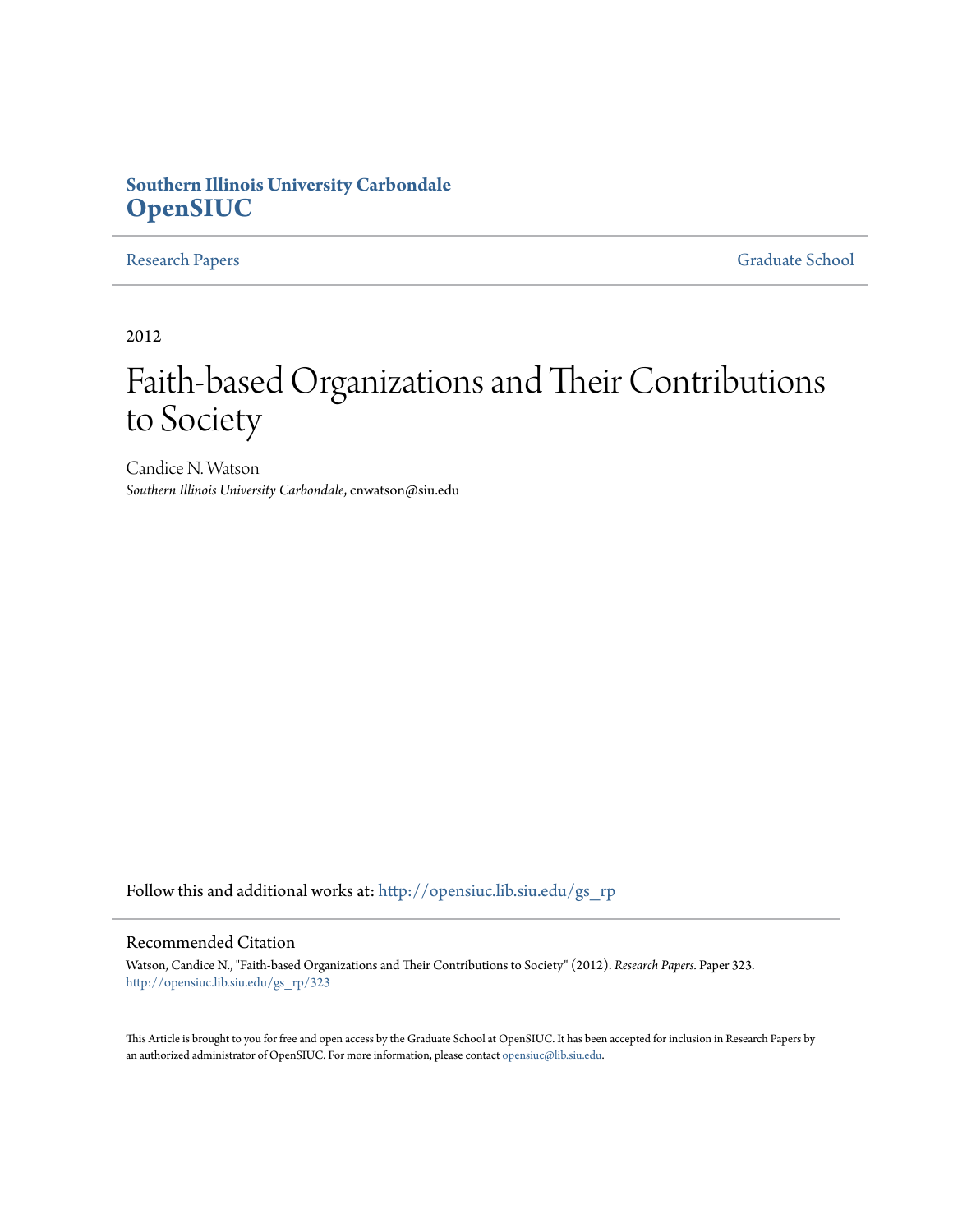# FAITH-BASED ORGANIZATIONS AND THEIR CONTRIBUTIONS TO SOCIETY

by

Candice N. Watson B.S., Southern Illinois University, 2009

A Research of Paper Submitted in Partial Fulfillment of the Requirements for the Master of Science Degree

> Department of Rehabilitation Administration in the Graduate School Southern Illinois University Carbondale December 2012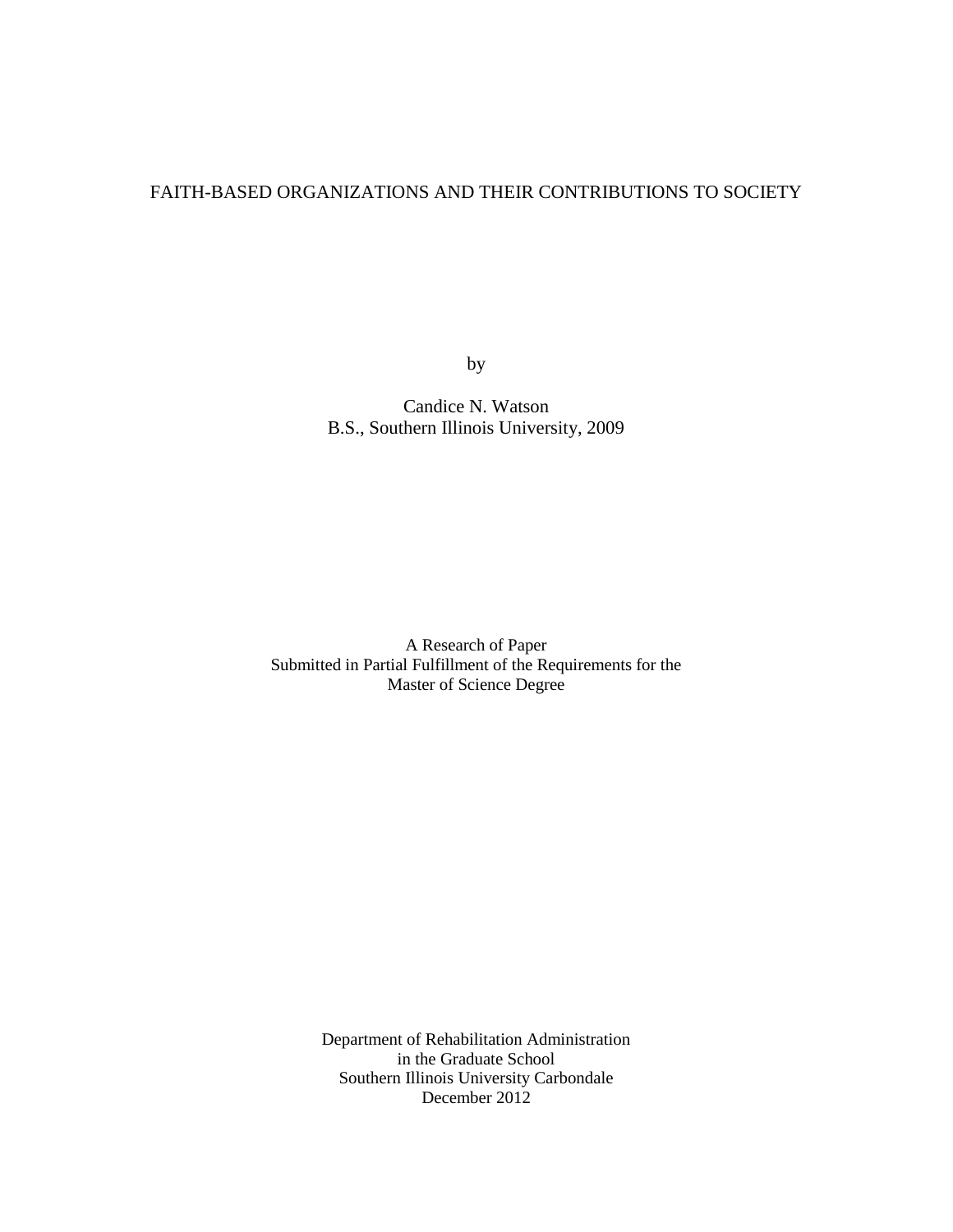# REASEARCH PAPER APPROVAL

# FAITH-BASED ORGANIZATIONS AND THEIR CONTRIBUTIONS TO SOCIETY

By

Candice Watson

A Research Paper Submitted in Partial

Fulfillment of the Requirements

for the Degree of

Master of Science

in the field of Rehabilitation Administration

Approved by:

Dr. Carl Flowers, Chair

Graduate School

Southern Illinois University Carbondale

November 9, 20012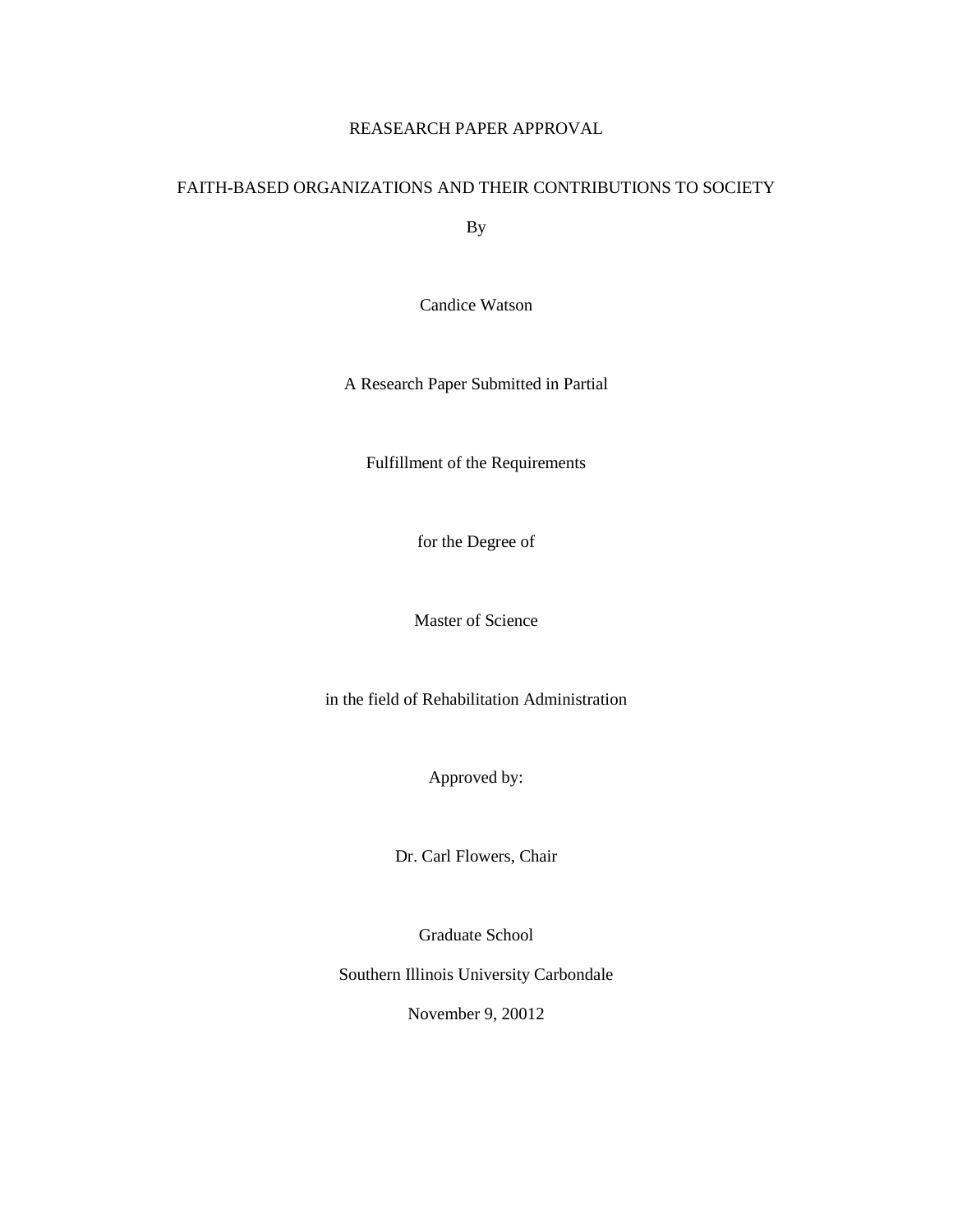# TABLE OF CONTENTS

| <b>CHAPTER</b>                                                                  | PAGE |
|---------------------------------------------------------------------------------|------|
| CHAPTER 1 – Introduction, Purpose of Research, Research Questions, Definitions1 |      |
|                                                                                 |      |
|                                                                                 |      |
|                                                                                 |      |
|                                                                                 |      |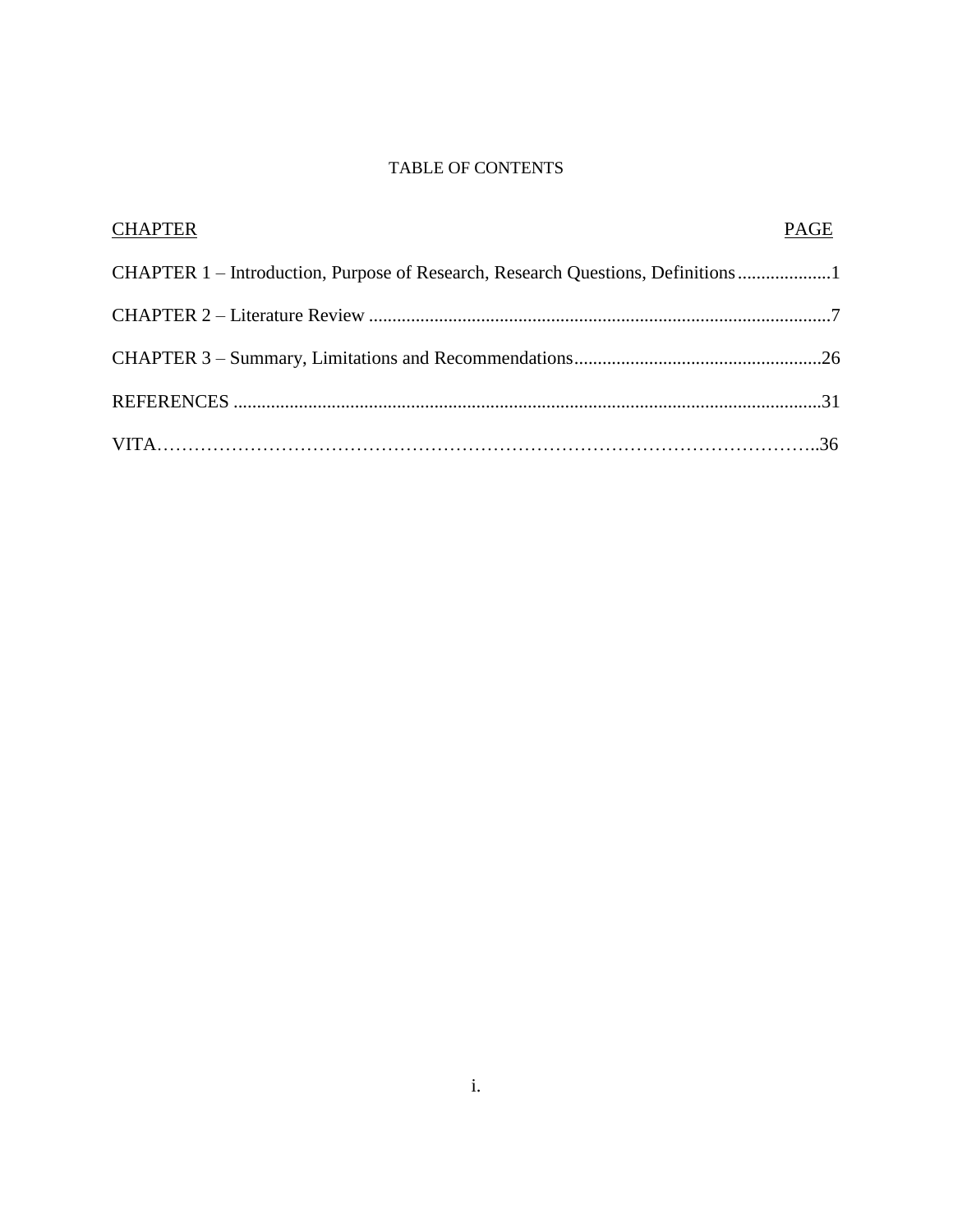#### **CHAPTER I**

### **Introductions**

As we look at Faith-based organizations, it is important to first discuss what are Faithbased organizations? Addressing their purpose and how they differentiate from other organizations will help gain a clearer understanding of Faith-based organizations. First it is important to look at FBOs (Faith-based organizations) and how they are defined in governmental terms. A major portion of President Bush's term in office focused on his advocacy for the "charitable choice" concept and how it addressed the collaboration between faith-based and governmental organizations (Wilson, 2003). He wanted the government to ensure that they did not discriminate in providing government funds to religious organizations. Public agencies and Faith-based organizations share a common goal. The commonality is evident in the government's desire for effective social services and the religious organization's ability to change and improve lives (Wilson). Wilson states in his article, "the church and other Faithbased groups are simply organized vehicles through which our government can insure community involvement" (p. 32). President Obama called for a Council on Faith-Based and Neighborhood Partnerships in which religious and secular non-profits would come together and address receiving government service grants or contracts and that would provide training on how to partner successfully with the government (Wright, 2009). Wright explains that, "President Obama's focus was also to train larger FBOs and community groups to mentor smaller religious groups and to work more closely with state and local government to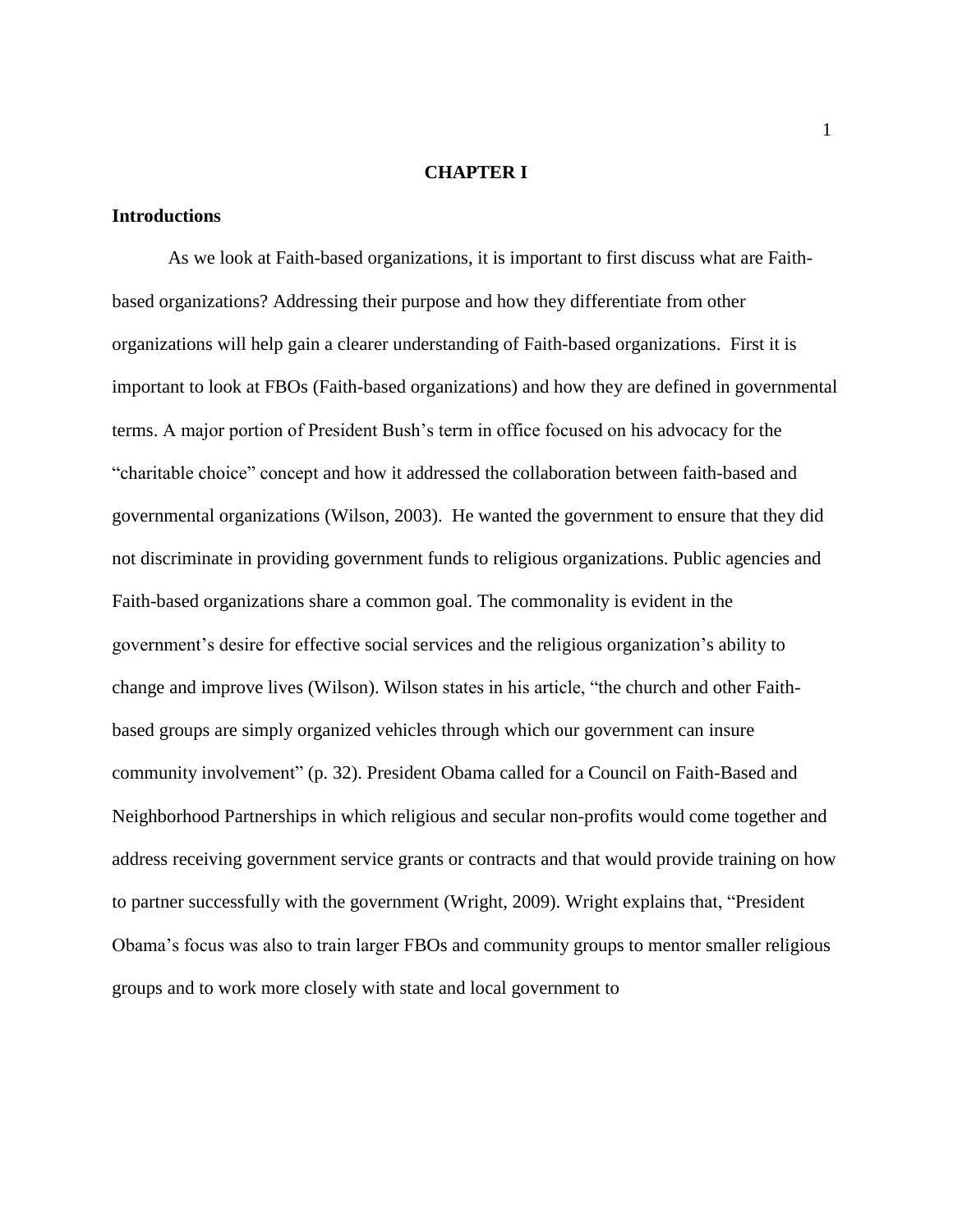encourage the efforts of faith-based groups" (p. 5). President Obama has four priority areas for FBOs:

- Improving interfaith relations both at home (America) and abroad  $\bullet$
- Strengthening the role of fathers in society  $\bullet$
- Reducing poverty and
- Developing polices aimed at reducing the number of abortions (Wright).

Although President Obama operates his FBO campaign different than President Bush did, he has an interest for FBOs and their role in society. According to Joshua Dubois, who worked with President Obama on religious issues and outreach for President Obama's campaign, "the big picture is that President Obama believes faith-based and smaller secular neighborhood organizations can play a role in American renewal" (Wright, 2009, p.7).

FBOs not only are related to governmental policy, but they also have roles in the communities they serve. FBOs usually operate in an origin of a specific faith or religion that influences their decisions and the mission/vision of the organizations. One example, Catholic Charities, which is considered a ministry and is explained on the organization's website that, "our Catholic values, teachings, and traditions provide the foundation for the work we do in the Catholic Charities" [\(www.catholiccharitiesusa.org/\)](http://www.catholiccharitiesusa.org/). Examples of Catholic Charities' community programs are:

> The Philadelphia Family Service Center in Philadelphia, PA, which serves innercity neighborhoods and offers programs that are flexible and responsive to the needs of each family that is served (Catholic Charities of USA, 2012).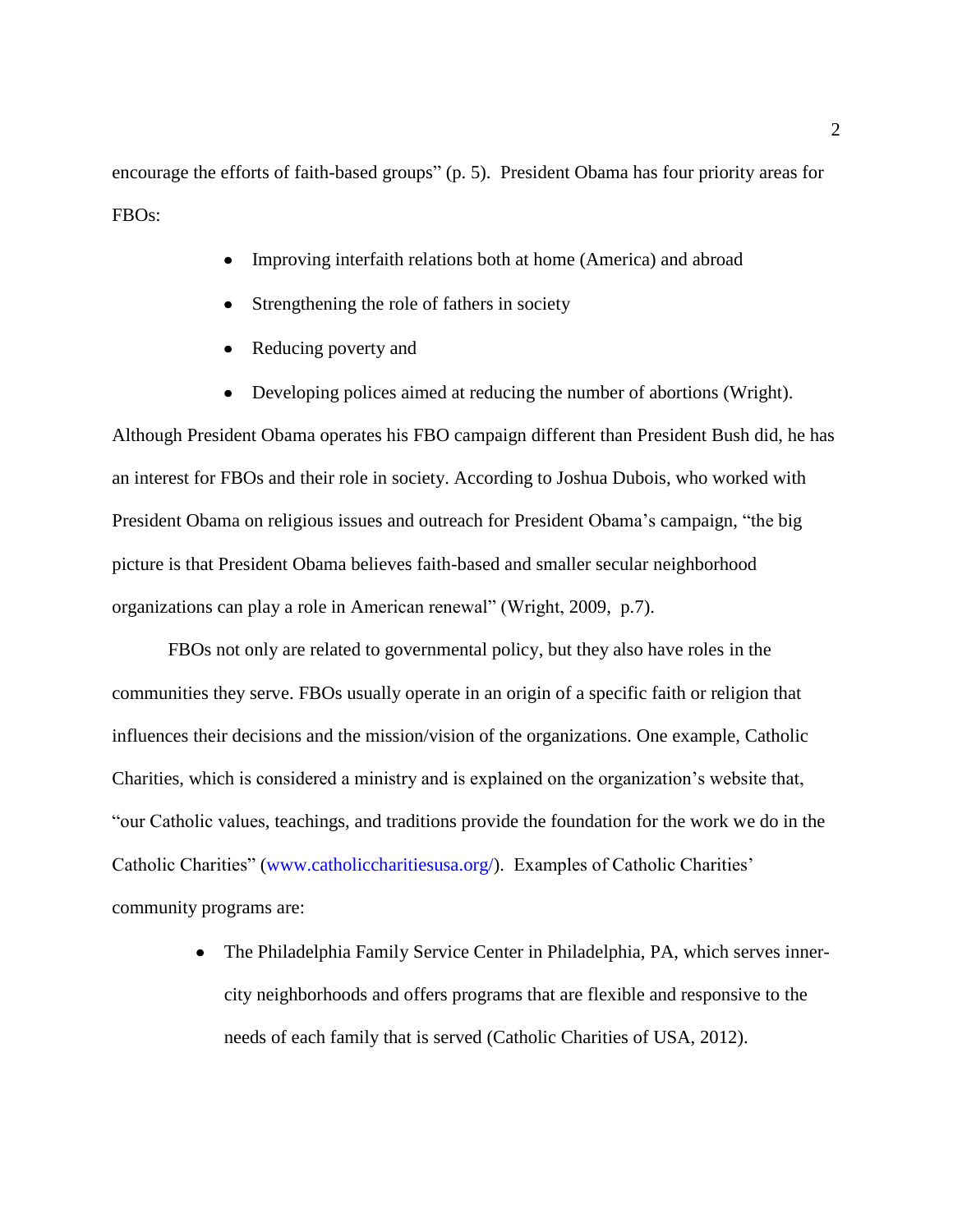Paths of HOPE: Catholic Charities Prosperity Programs in Phoenix, AZ, was developed to reduce poverty in America. This program helps families in accessing resources through financial education, personal development, planning and mentoring (Catholic Charities of USA).

In Fischer's (2003) article addressing Faith-based non-profits, he asserts that, "non-profits, in particularly religious non-profits, have played a key role in American society" (p. 13). Over a course of time, many non-profit organizations have made efforts to help the poor, fight slavery, improve working conditions, and revitalize the inner city (Fischer).

Another difference in some Faith-based organizations is what they may give attention to when helping consumers. In terms of treatment, FBOs may view other factors that secular (nonreligious or non-spiritual) organizations may not give credit to. A secular organization may take a different approach on dealing with consumers and their needs. The previously mentioned article provides examples of executive directors and their thoughts concerning Faith-based nonprofits. One in particular comments, "a secular agency is dealing with the mental and physical aspects of human beings. Then they always leave the spiritual undone…You've dealt with the physical addiction and you've tried to engage the person psychologically, but you've not touched the soul, you've not touched him" (Fischer, 2003, p. 92). Many forms of treatment involving FBOs may pay greater attention to a client's spiritual life and may use this towards rehabilitation.

The faith component of Faith-based organizations may be different then secular counterparts, but the leadership view and structure may be different as well. In his article *Faith-*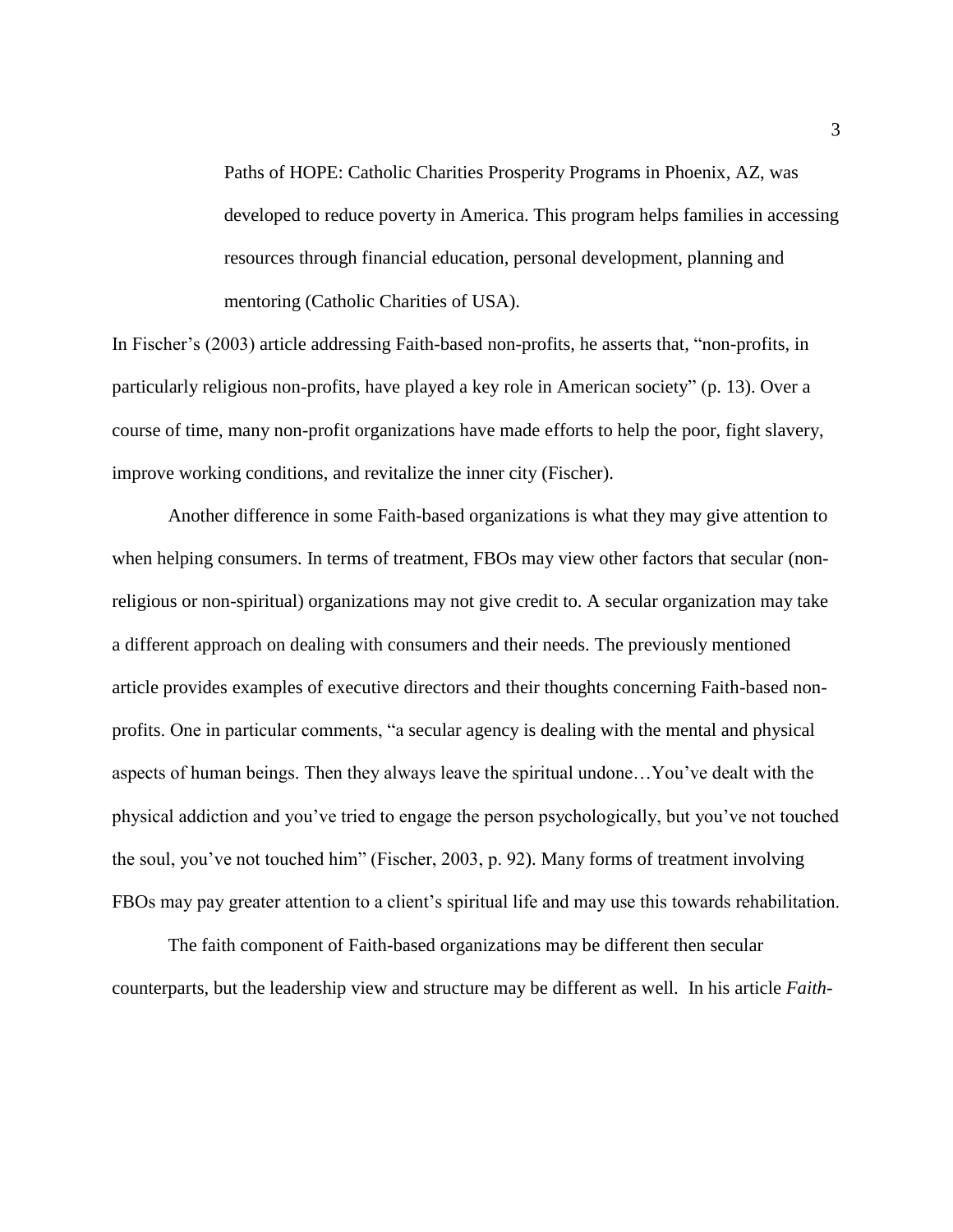*Based Leadership: Ancient Rhythms or New Management*, Dantley states (2005) that "in comparison to non-Faith-based leaders, a Faith-based leader is to envision schools/agencies from an entirely different perspective" (p. 13). Dantley also states that Faith leaders do not attribute to their charisma being the sole factor in establishing the sense of hope and reform (pg.15).

Faith-based organizations that are non-profit may also present clients with more affordable treatment and services compared to other organizations with greater financial higher cost. Both paid and volunteer workers can help faith-based and community groups to provide service to individuals with a lower cost (Parsons & Fulmer, 2007). Another important factor mentioned is "community organizations like FBOs have built strong connections and trust with the people they support" (Parsons & Fulmer, p. 4).

Another characteristic of many Faith-based organizations in American communities is their connection to the church. FBOs are often extensions of the church and therefore strive to be in unison with the mission of a given church (Fischer, 2003). Many *mega churches*, meaning churches in which attendance and membership is in the thousands, have developed separate nonprofit 503 (c) (3) corporations to utilize the human and financial resources for community development efforts (Moon, 2007). These efforts have or may include "developing child care facilities and schools, building new housing units, outreach to underserved communities through job/career, food distribution, counseling services" and [many other services to the community] (Moon, para. 45). Faith-based organizations have had an impact in society although they may go unrecognized. They are also related to some major sectors in society, and one is the field of rehabilitation. FBOs and the rehabilitation field may have much more in common than realized.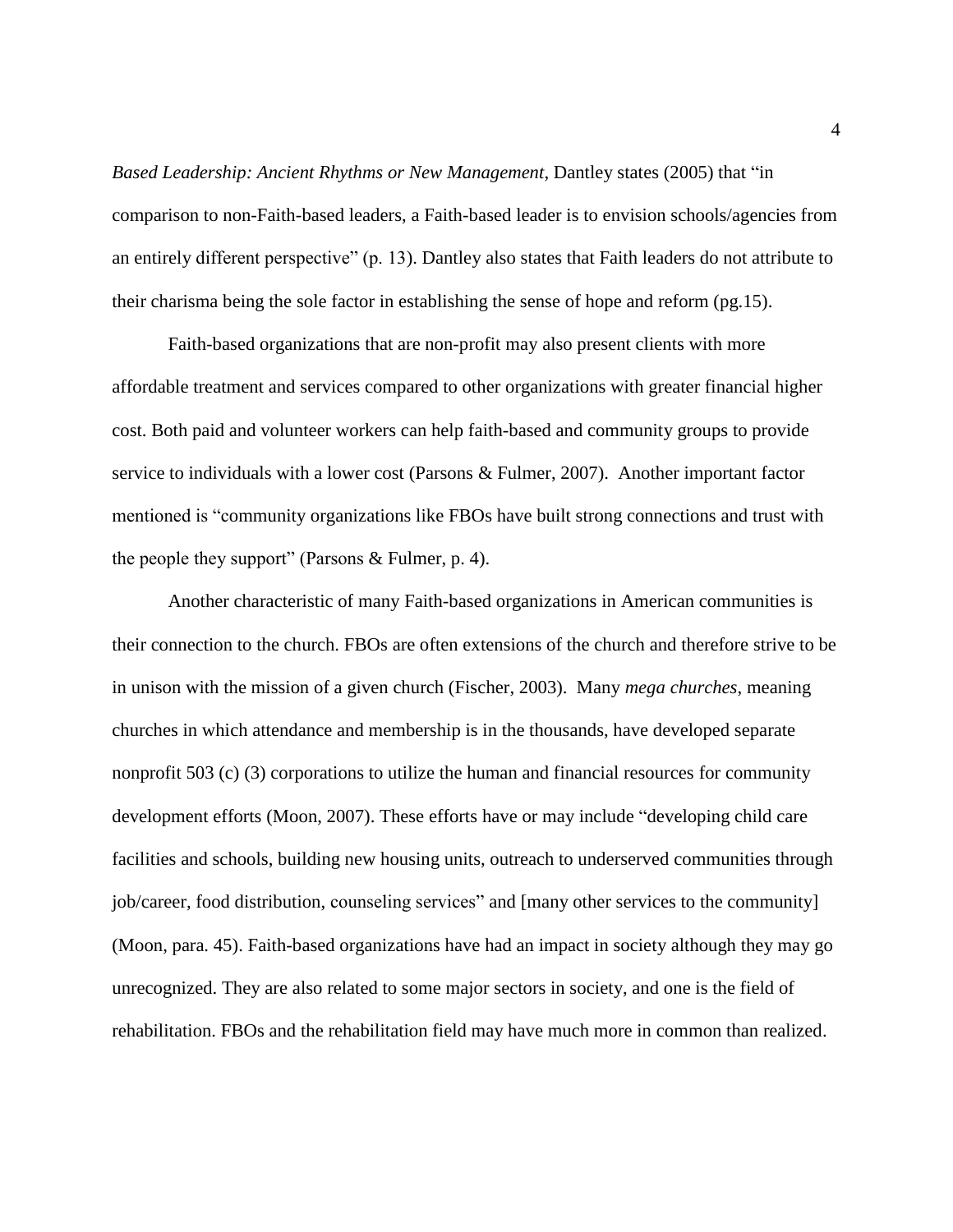#### **Purpose of Research**

The purpose of the research is to view Faith-based organizations and their impact in society, their relation to the government and the services they provide. This paper will view how Faith-based organizations are related to rehabilitation services, their involvement relating to persons with disabilities and their contributions to reducing social concerns in America. Limitations of the research and recommendations for service will also be discussed. The goal of this paper is to support the mission of Faith-based organizations in working towards recovery, in developing programs that will offer individuals enhancement for various areas of their lives, and in simply helping to improve the quality of life.

#### **Research Questions**

To address the various functions, assets and benefits of Faith-based organizations, these research questions will be addressed:

- 1. How are the efforts of Faith-based organizations and the purpose of the rehabilitation field related?
- 2. What contributions have Faith-based organizations and Faith-based treatment made to persons with disabilities?

3. What contributions have Faith-based organizations made in alleviating social concerns in America?

#### **Definitions**

The important terms in this paper addressed are:

Disability: (A) A physical or mental impairment that substantially limits one or more of the major life activities of such individual;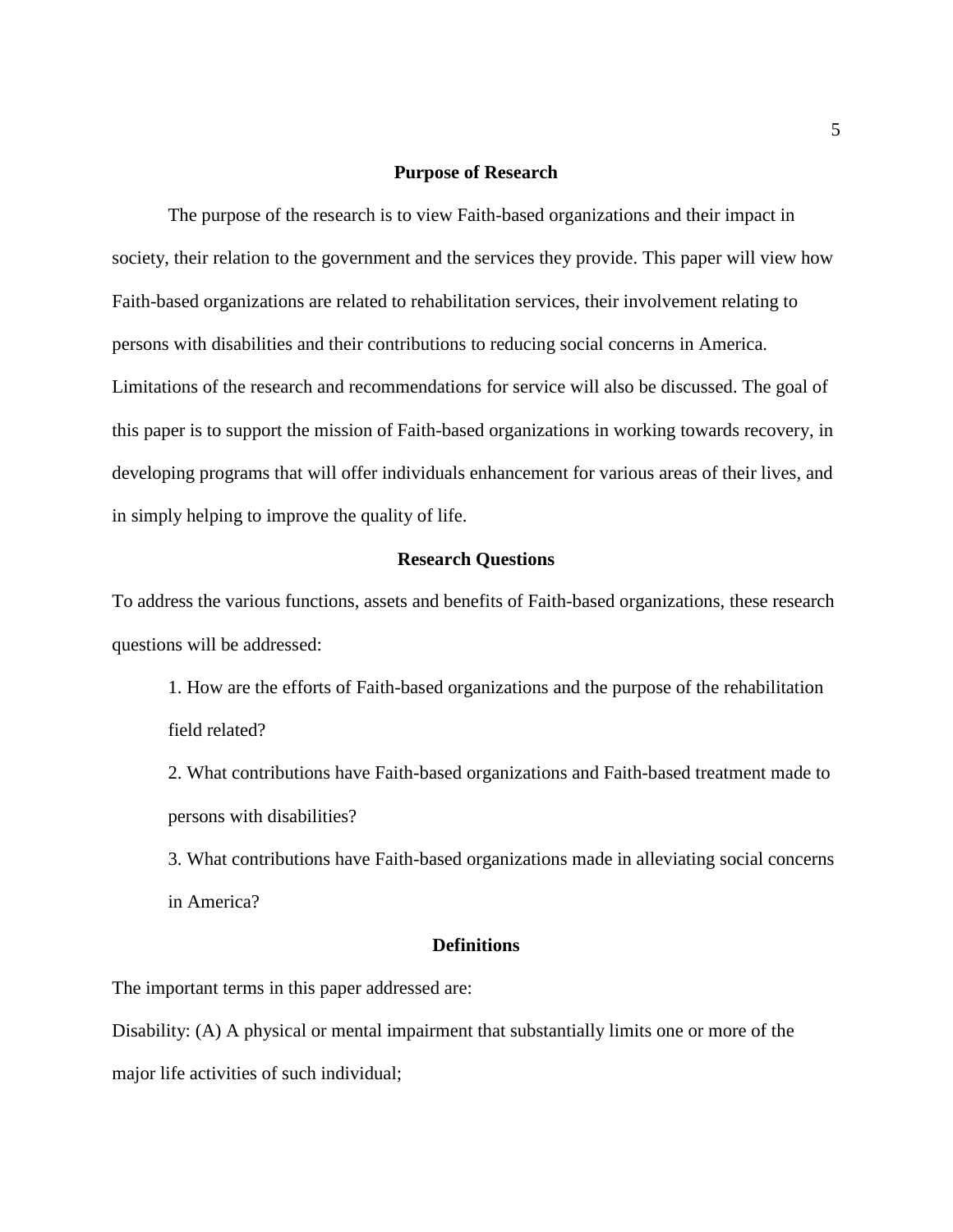(B) A record of such an impairment; or

(C) Being regarded as having such an impairment (Americans with Disabilities Act, 1990). Faith-based organizations/agencies: An organization, with or without nonprofit status that provides social services and is either religiously-motivated or religiously affiliated (Goldsmith, Eimicke, & Pineda, 2006).

Faith-based treatment and Faith-based program: Presence of implicit or explicit religious and/or spiritual content underlying program activities (Neff, Shorkey, & Windsor, 2006). Social issues/concerns: Social issues can be defined as problems or matters, which affect a person, a group of persons or the whole society in general, either directly or indirectly. Social issues in society thus, have a very wide scope (Dogra, 2010).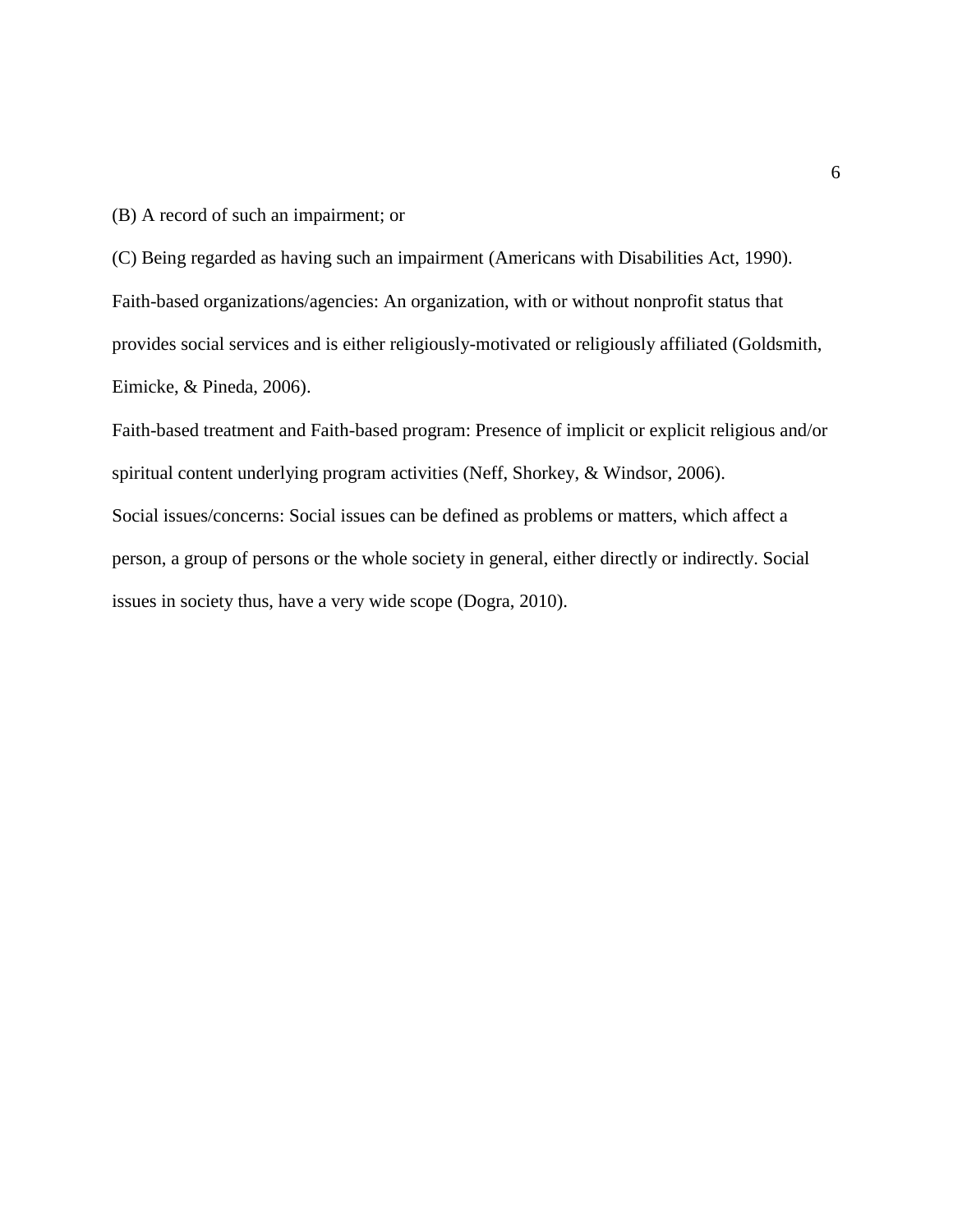#### **CHAPTER II**

#### **Faith-based Organizations and Rehabilitation**

Research Question # 1: How are the efforts of Faith-based organizations and the purpose of the rehabilitation field related?

The relationships and similarities that will be addressed in this section between Faith-based organizations and rehabilitation include:

- Both are helping sectors to the public and provide assistance in growth and improvement for the lives of individuals they serve
- Faith-based drug/alcohol treatment centers, Faith-based mental health and behavioral services, and Faith-based long term treatment facilities

The field of rehabilitation has the primary focus of helping individuals move towards self-reliance and independence. In reference to governmental aspects, the first major legislative work that focuses on anti-discrimination for persons with disabilities is the Rehabilitation Act of 1973. The Rehabilitation Act prohibits discrimination on the basis of disability in programs conducted by Federal agencies, financial assistance, in employment and in the employment practices of Federal contractors (U.S. Department of Justice [DOJ], 2009). The sections of the Rehabilitation Act include: Sections 501, 502, 503, 504, 508. Each of these sections explains the terms, Federal guidelines, and mandates for Federal contractors concerning accessibility for persons with disabilities. A list of the specific functions of each section's mandates is included in the U.S. Department of Justice, *A Guide to Disability Rights Laws* (DOJ).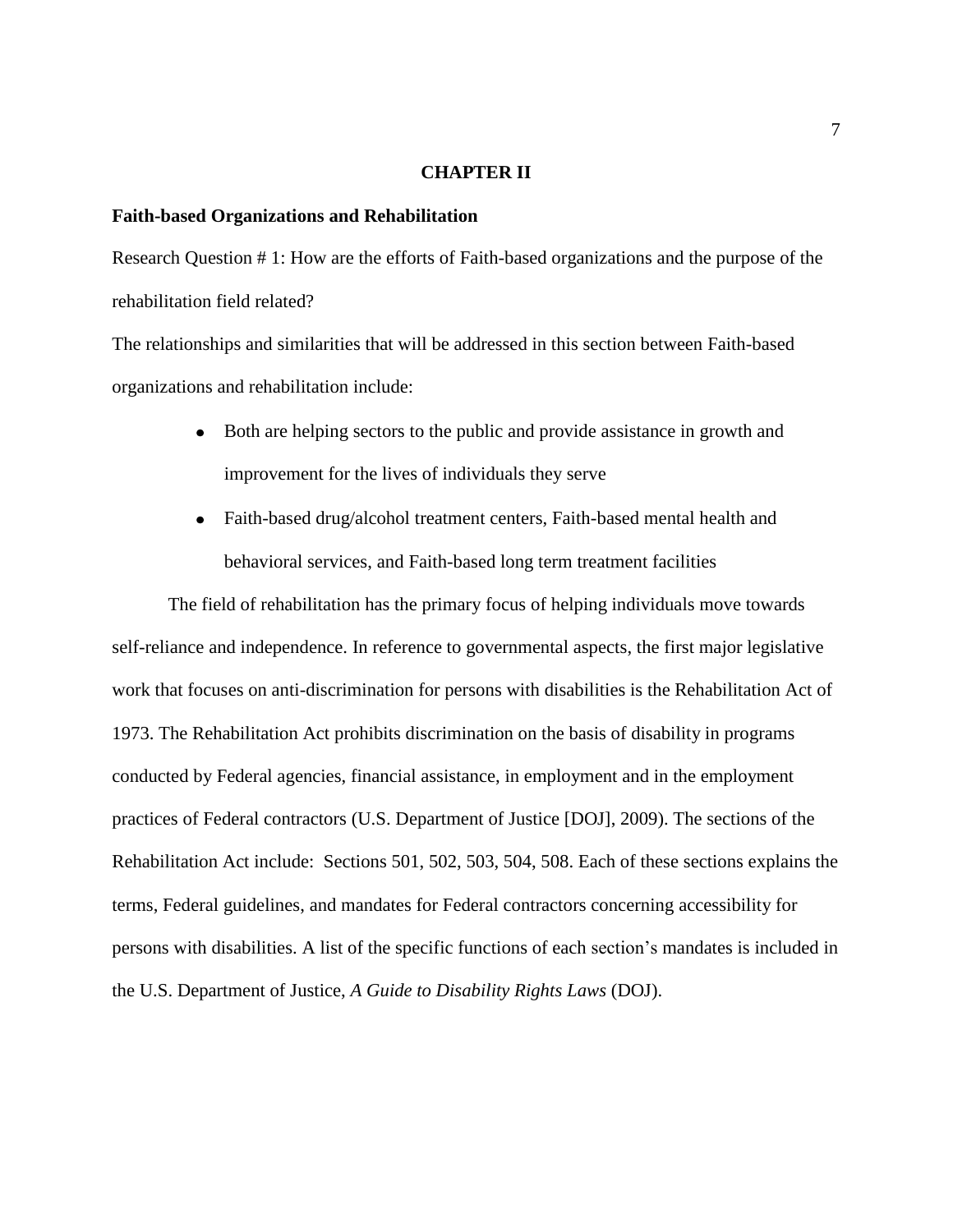The Rehabilitation Act is one of the most important components of the rehabilitation sector insuring that persons with disabilities are given equal access and opportunities. The field of rehabilitation obviously advocates for the advancement of persons with disabilities whether it is through laws, rehabilitation facilities, or education.

Faith-based organizations could also be considered to be a helping sector like the field of rehabilitation. With a faith component at the core, one of the main goals is to bring improvement into the lives of people they serve. FBOs and their missions may range from simply meeting their consumers immediate needs (food, shelter, clothing, etc.) to their spiritual needs or to change negative behavior of an individual by connecting that person more closely with a Higher Power or Supreme Being (Goldsmith, Eimicke, & Pineda, 2006). Whether the goal is to meet immediate, spiritual or behavioral needs, the purpose of many FBOs is to assist individuals in bringing growth and advancement in their lives.

Although it has been difficult to locate a wealth of research on Faith-based organizations and rehabilitation combined, it is possible to find linkage between both of their missions. One area in particular that links rehabilitation and Faith-B\based programs together are Christian drug and alcohol treatment centers. Many of these facilities focus on an individual's recovery with an addition of spiritual or religious practices. Some individuals, depending on their beliefs may seek out a Faith-based recovery center for help. There are national facilities such as The Salvation Army Rehabilitation Program for individuals seeking drug and alcohol treatment. The Salvation Army provides drug and alcohol treatment but individuals may also receive help with legal problems, homelessness, and unemployment [\(www.salvationarmyusa.org/\)](http://www.salvationarmyusa.org/).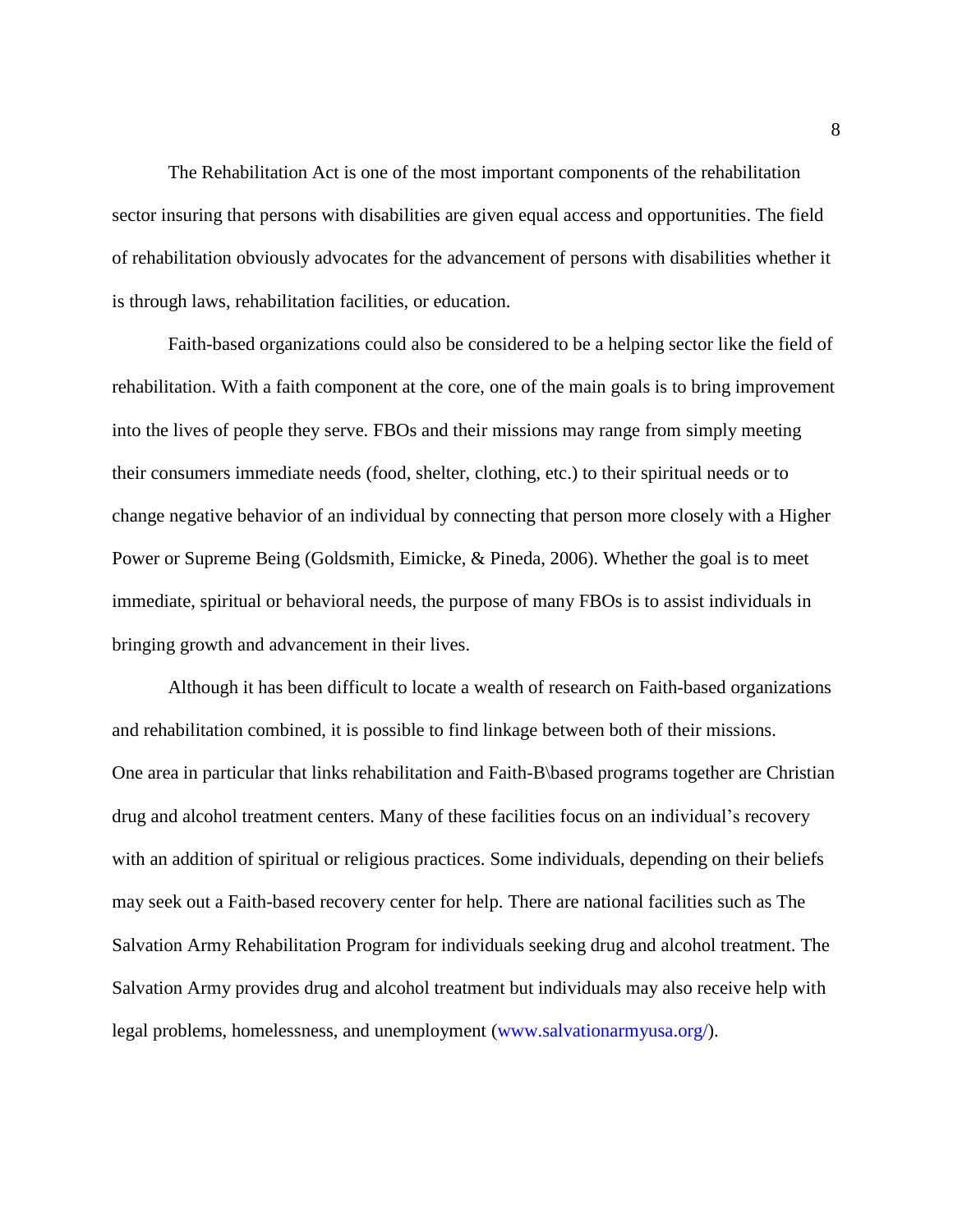Another national Faith-based alcohol and drug treatment program, Teen Challenge USA, provides youth, adults and families with comprehensive Christian faith-based solutions, with biblical principles, to drug and alcohol problems [\(http://teenchallengeusa.com/\)](http://teenchallengeusa.com/).

These examples are rehabilitation centers that are considered "faith-saturated", meaning that their faith or religion is central to their mission and to the services they provide (Goldsmith et al., 2006). One of the most popular programs is the AA (Alcoholics Anonymous) program in which individuals find a Higher Power and go through a 12 steps program towards recovery. The twelve steps program has also been used for other addictions as well. For example, a program called Pathways to Recovery, located at Bellevue Medical Center in New York City, uses this method for their Methadone Treatment Program. The clients in this program were people who have battled drug addiction, who have overcame and have been in this program as leaders helping other people. For these individuals, their progression to a leadership role in helping others with their recovery validated the spiritual transformation they believed as underlying their own recovery process (Glickman, Galanter, Dermtis, & Dingle, 2006). The article included narratives of the individuals of the program, the majority of them viewed their Higher Power to help them in the program was God. The general outcome of the program was positive for the lives of these individuals. They have gained a new understanding of their lives and are giving back. For them, they believe that their ability to help others has become proof that they will continue to go forward in their recovery (Glickman et al.).

Other areas, in which rehabilitation and Faith-based programs or organizations can be connected, are mental health or behavioral health services. An adequate definition of behavioral health refers to the blending of substance abuse and mental health disorders prevention and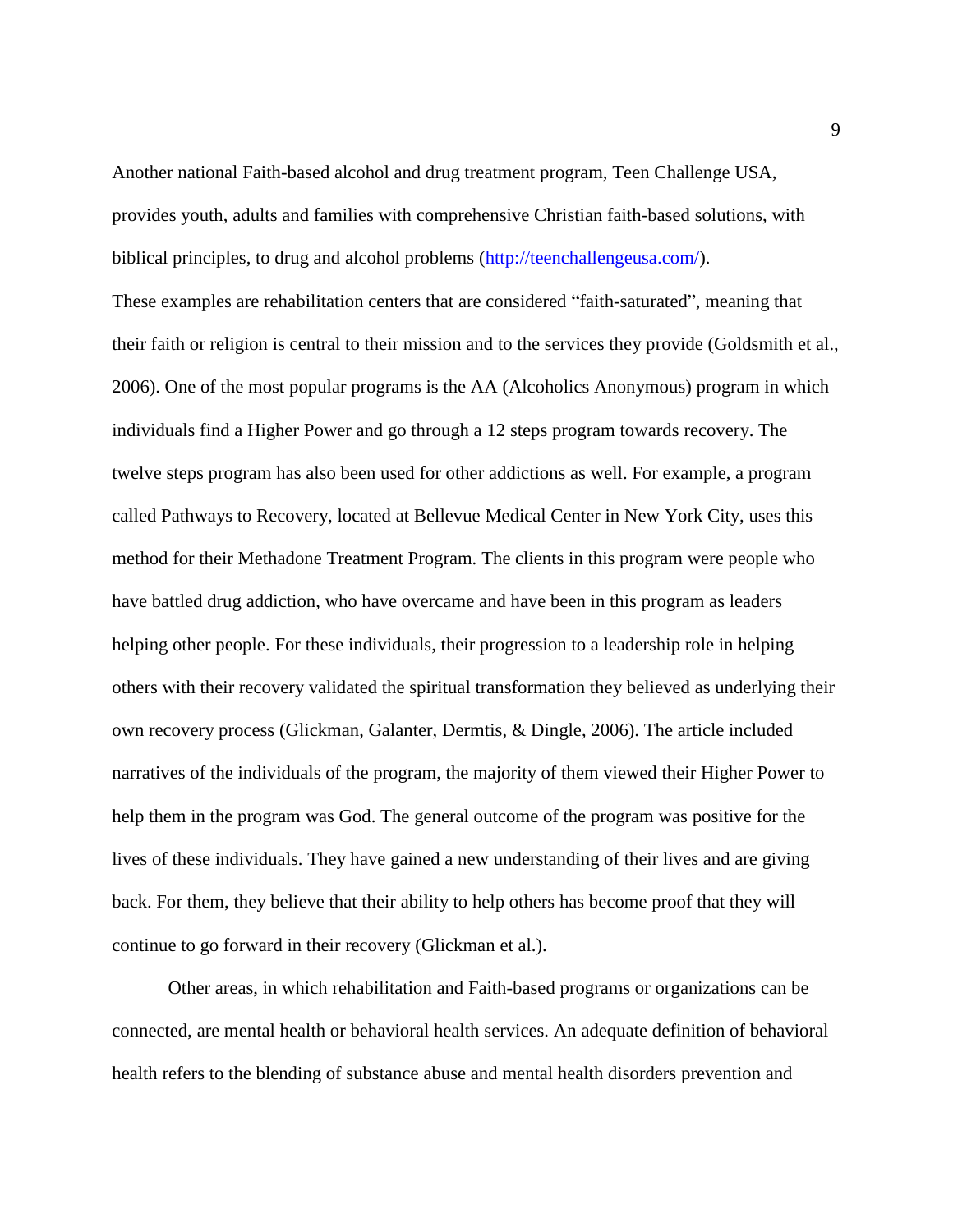treatment for the purpose of providing comprehensive services (USLegal Definitions, 2012). DeKraai, Bulling, Shank, and Tomkins (2011) presents interesting information concerning behavioral health and Faith-based organizations. The article includes several recommendations including churches and ministries using lay counseling for individuals who have behavioral or mental health concerns who may visit or attend their services. Lay counselors generally have limited professional training, but have a strong desire and ability to care for other people. Lay counseling can occur within congregations or as outreach to a variety of types of individuals in need including prisoners, to persons who are homeless, or to others in need. So that lay counselors are able to handle counseling sensitive issues and information of visitors, adequate professional training should be provided. There are also FBOs that provide outpatient services for mental health rehabilitation. Lutheran Family Services of America, Samaritan Counseling Centers, and Catholic Social Services are examples of large organizations associated with denominations or faith groups that deliver outpatient mental health and substance abuse services that meet licensure and accreditation standards (DeKraai et al.).

Besides outpatient facilities, there are other Faith-based organizations that offer longterm rehabilitation such as hospitals or long-term care facilities. In an article that addresses behavioral health care and Faith-based organizations, DeKraai et al. (2011) explains, "this level of care is offered in accredited facilities that can be affiliated with specific denominations or faith groups. The hospital is seldom seen as a ministry of a specific congregation. It is more likely a business extension of a large faith group that includes opportunities for ministry"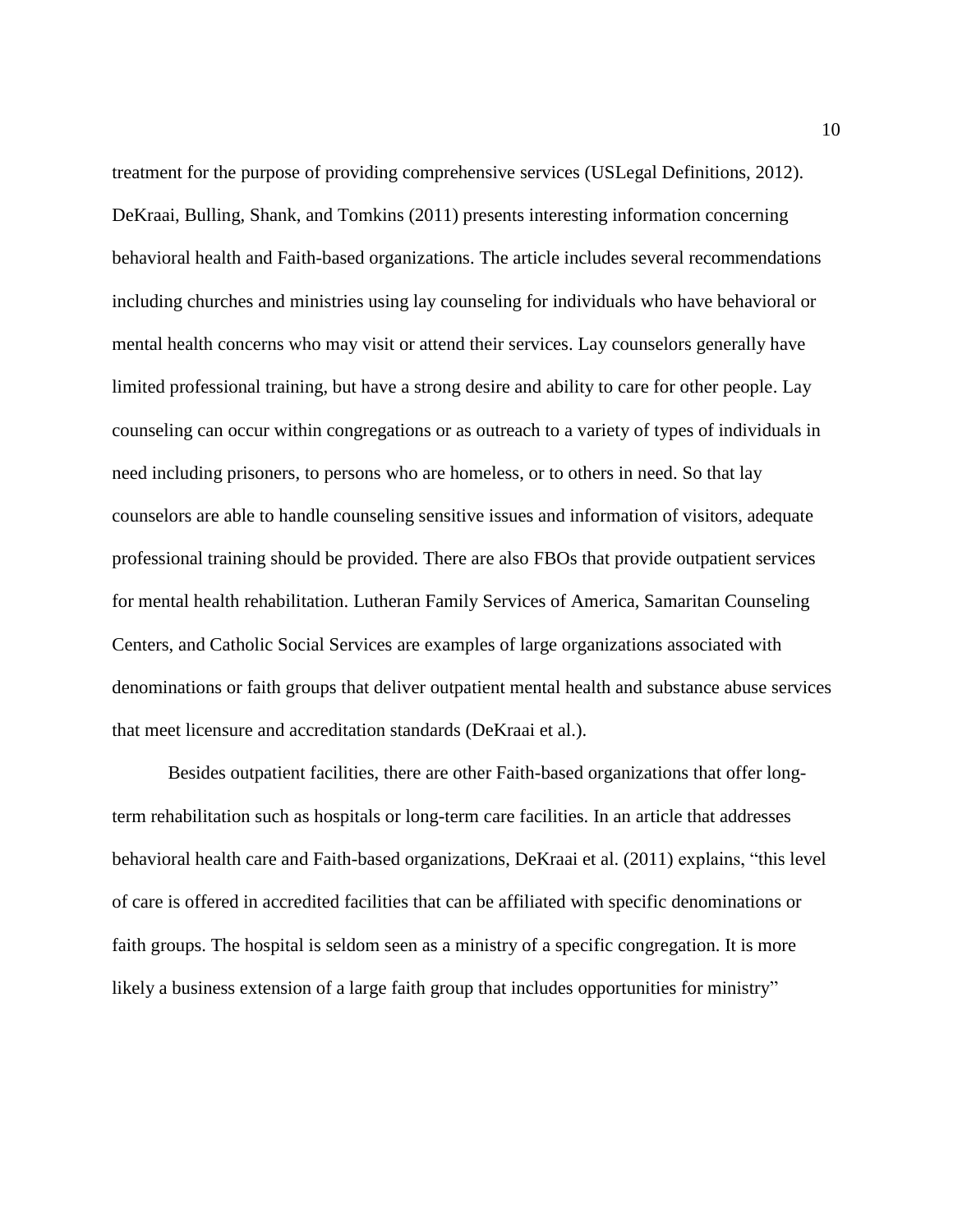(p. 260). An example of these types of facilities includes Our Lady of Peace of Louisville, Kentucky which is a psychiatric hospital that treats patients with emotional behavioral/ psychiatric disorders and/ or chemical dependencies [\(http://www.jhsmh.org/\)](http://www.jhsmh.org/). Another facility affiliated with Our Lady of Peace, Frazier Rehab focuses on physical or occupational rehabilitation and offers Physical Medicine Rehab, Rehab Nursing, Pulmonary Rehab, Speech-Language Therapy, and other variations of rehabilitation services [\(http://www.jhsmh.org/\)](http://www.jhsmh.org/). Facilities such as these have a faith affiliation but may not include faith or religion in their service delivery, although this is an option. From the discussion and literature provided, rehabilitation and Faith-based organizations definitely have similar desires for the service and outreach toward individuals and their health. These services are available to various people including persons with disabilities. FBOs and treatment can be a great asset to assisting persons with disabilities and their needs.

#### **Faith-based Organizations and Persons with Disabilities**

Research Question # 2: What contributions have Faith-based organizations and Faith-based treatment made to persons with disabilities?

The contributions of Faith-based organizations and Faith-based treatment made to persons with disabilities that will be addressed in this section include:

- Contributions in mental health concerns
- Contributions of Faith-based treatment relating to spirituality and disabilities, Faith-based treatment and psychiatric disabilities, Faith-based treatment and individuals with chronic illnesses
- Contributions in helping people with disabilities in emergency situations.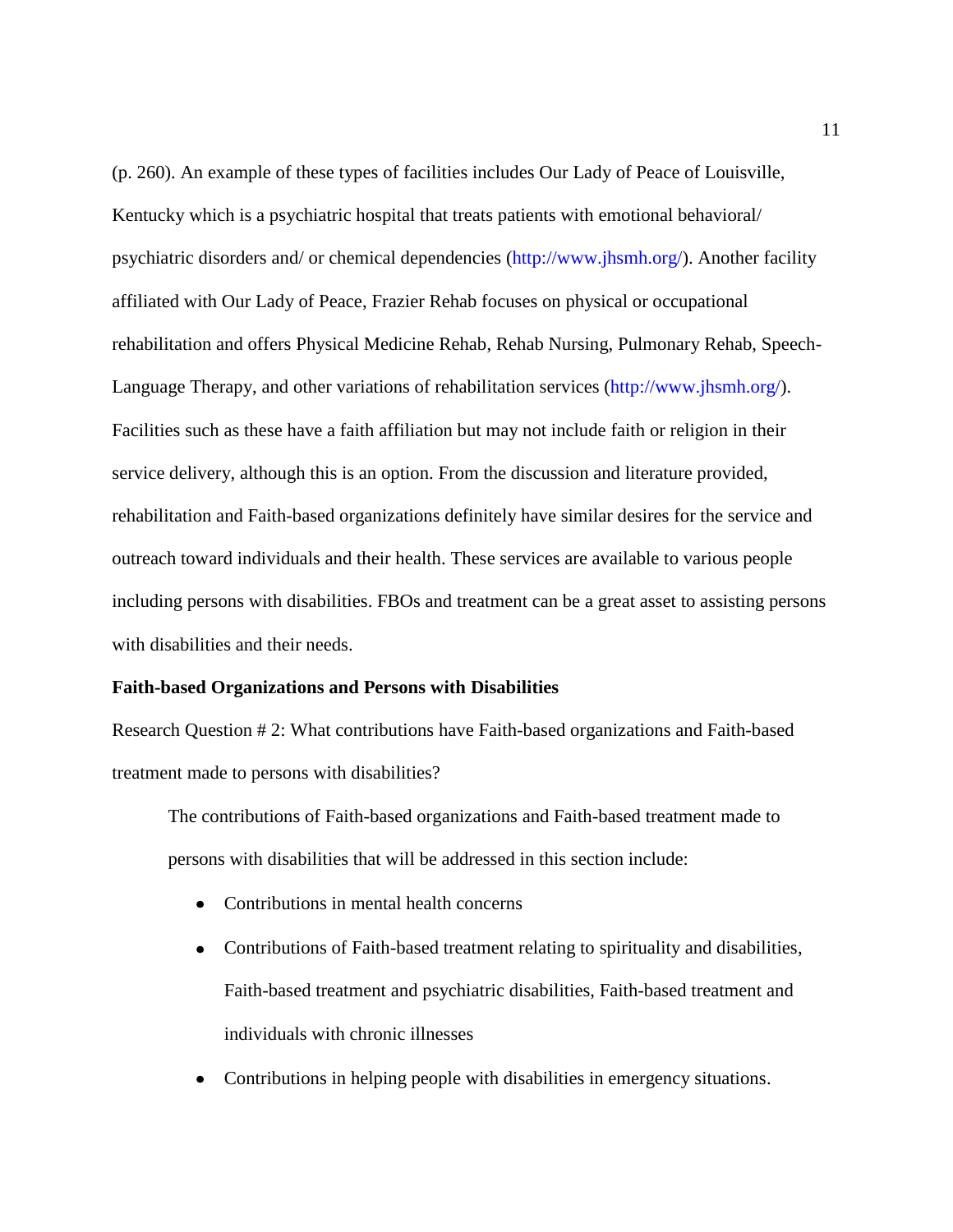In addition to the above contributions, this section includes information on how a person's own spirituality can affect disability and closes with a few recommendations for improving the relationships between Faith-based organizations and persons with disabilities. People dealing with mental health concerns may find support and encouragement in Faith-based communities or organizations as opposed to being in a hospital setting and being seen as a *mental patient* (Corrigan, 2004). Some feel strongly about faith communities or churches, believing they are the appropriate places to deliver services, even mental health services. In an article that discusses African American and Faith-based economic development, it provides examples of individuals providing their support of Faith-based organizations and mental health programs conducted in churches. One comment in particular includes, "the church is the backbone in the urban community. The church is an opportunistic place to deliver the services to the community. You should treat the whole person, attitude, socially, health, skills and economically, mental, family and other service needed by the community. The church is the proper place to do that" (Gipson, 2001, p. 31). There are studies and research conducted that display results proving that minorities turn to Faith-based organizations and churches rather than mental health care facilities. Although churches are not considered specifically Faith-based organizations, some churches may offer various programs catering to individuals' needs. Specifically in Chicago, a study was done with results showing that African Americans tend to turn to the church, which for them, was a better avenue to receive mental health services (Matthews, Corrigan, Smith, & Rutherford, 2003).

Another area for Faith-based treatment is the effects of *spirituality* on mental health or mental illnesses. From studies and research that has been conducted and information from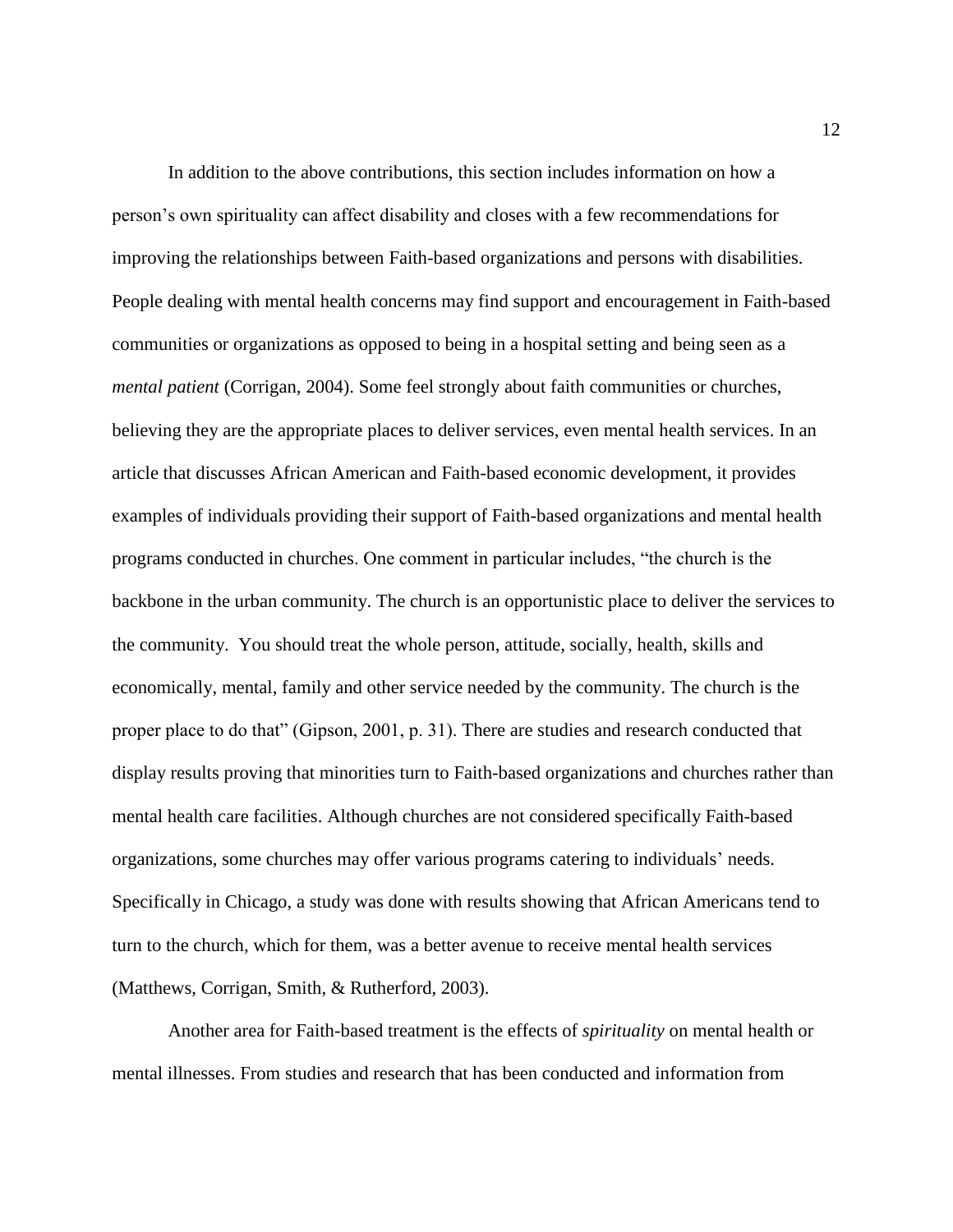patients and mental health religious professionals, it is believed spirituality and religion often play a key role in the recovery process from serious mental illnesses (Mohr, 2011). For many people who have mental illnesses, spirituality and religion may strengthen their self-esteem and may alleviate distress and bring a sense of hope (Mohr). It is possible for some who go through spiritual or Faith-based treatment, to be empowered, and to gain a sense of ultimate purpose in the midst of dealing with disabilities and disturbing life events (Wong-McDonald, 2007).

It has also been stated that many persons with psychiatric disabilities view Faith-based treatment using spiritual activities as a large and effective component of their recovery process (Wong-McDonald, 2007). Research from various studies includes examples of mental health facilities that offer this type of treatment. Particularly, one community health center offers group treatment called "Spirituality Group". Lead by two mental health professionals, the aim of the treatment is to enhance the recovery process. The article reports that all 20 participants reached their personal goals, in comparison to 57% of a group who did not participate. Often, persons in recovery using a spiritual context may begin to view the world, which leads them to fresh motivation and a new direction in life (Mohr, 2011). Interventions such as prayer were beneficial for these individuals in recovery; they were able to find greater solutions from a spiritual perspective (Wong-McDonald). Another health facility offers "Spirituality Matters Group" in which schizophrenia patients are given treatment that uses one's own spiritual beliefs for coping with one's illness and hospitalization. From results, patients were satisfied with the group, which suggests its therapeutic value (Mohr). According to research results done by Revheim, Greenberg, and Citrome (2010), "a cross-sectional comparison of 20 self-attendees to the spiritual group *versus* 20 non-attendees shows that attendees are more hopeful and report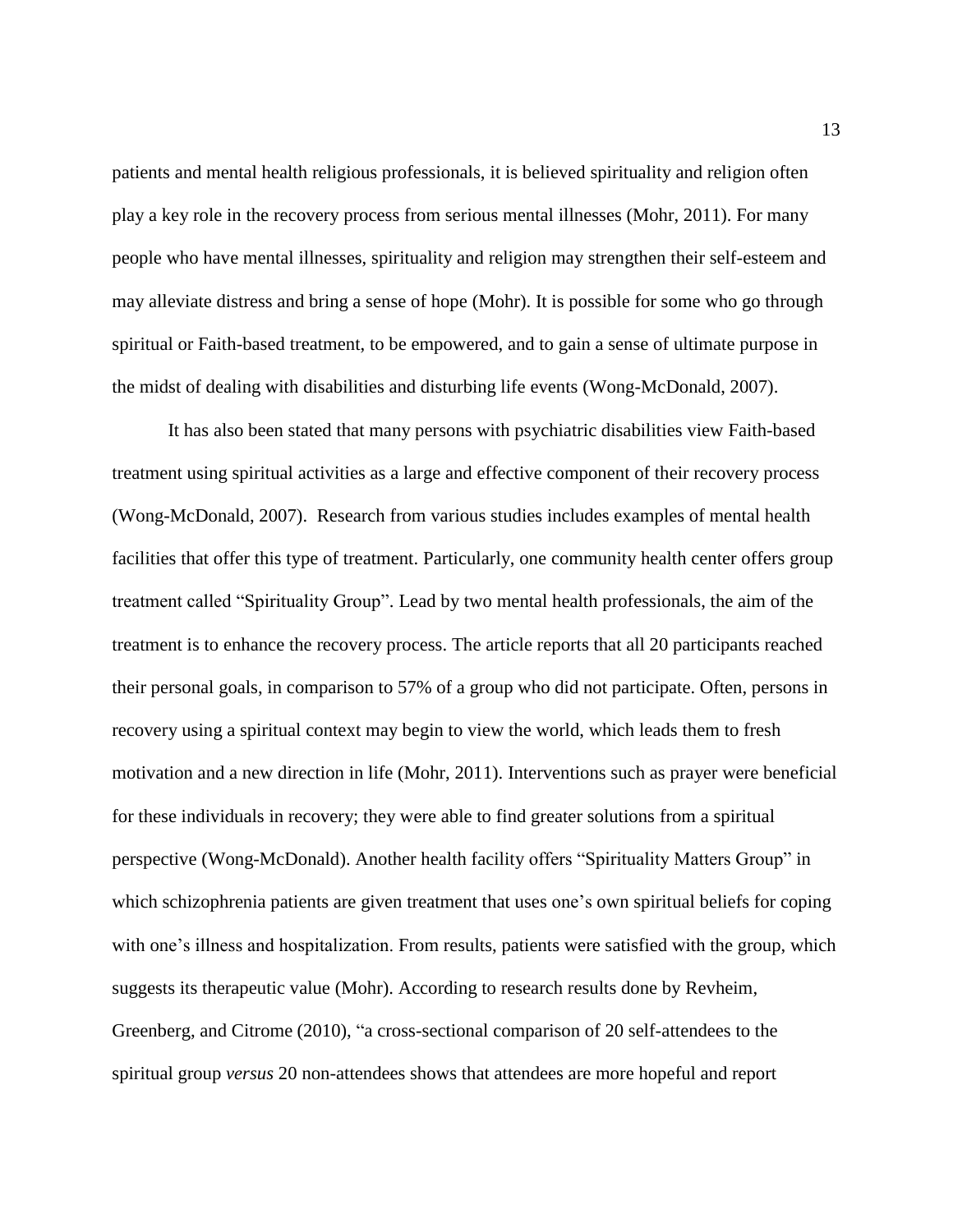more positive religious and spiritual coping with their symptoms and disabilities" (as cited in Mohr, p. 556). Of course when dealing with treatment or rehabilitation of a spiritual nature, there is much to consider and it is not as simple as it may sound. Mohr makes a valid point in stating, "integrating spirituality into the care of people with severe mental disorders has to consider the cultural context of the psychiatric service and the characteristics of spirituality/religion of each patient as well as pathological specificities" (p. 561).

Another area that Faith-based treatment can be positively effective is dealing with clients who have chronic illnesses or major health concerns. More specifically, healthcare professionals that serve congregations or community organizations more directly can be beneficial to individuals who need assistance. Persons with disabilities or chronic illnesses are present many places included churches and congregations. An interesting study was done on Faith Community Nurses, their roles and what medical assistance they provide to their congregations. This is a fairly new area of research; however it may be worth more investigation in how their services can be beneficial to persons with chronic illnesses or disabilities. FCNs (Faith Community Nurses) are registered nurses who are volunteers that provide general medical services to congregations (McGinnis, 2007). They may work in programs coordinated and supported by health care systems or in independent programs supported by individual congregations. Their approach to healthcare is not just physical, but it's considered "wholistic", paying attention to all aspects of health mind, body and spirit (McGinnis). According to results of surveys taken by FCNs, they believed they helped improve the quality of life to their congregations by providing healthcare resources and helping them to navigate through health care systems (McGinnis). With the difficulty of access to health care or rehabilitation facilities, for some individuals with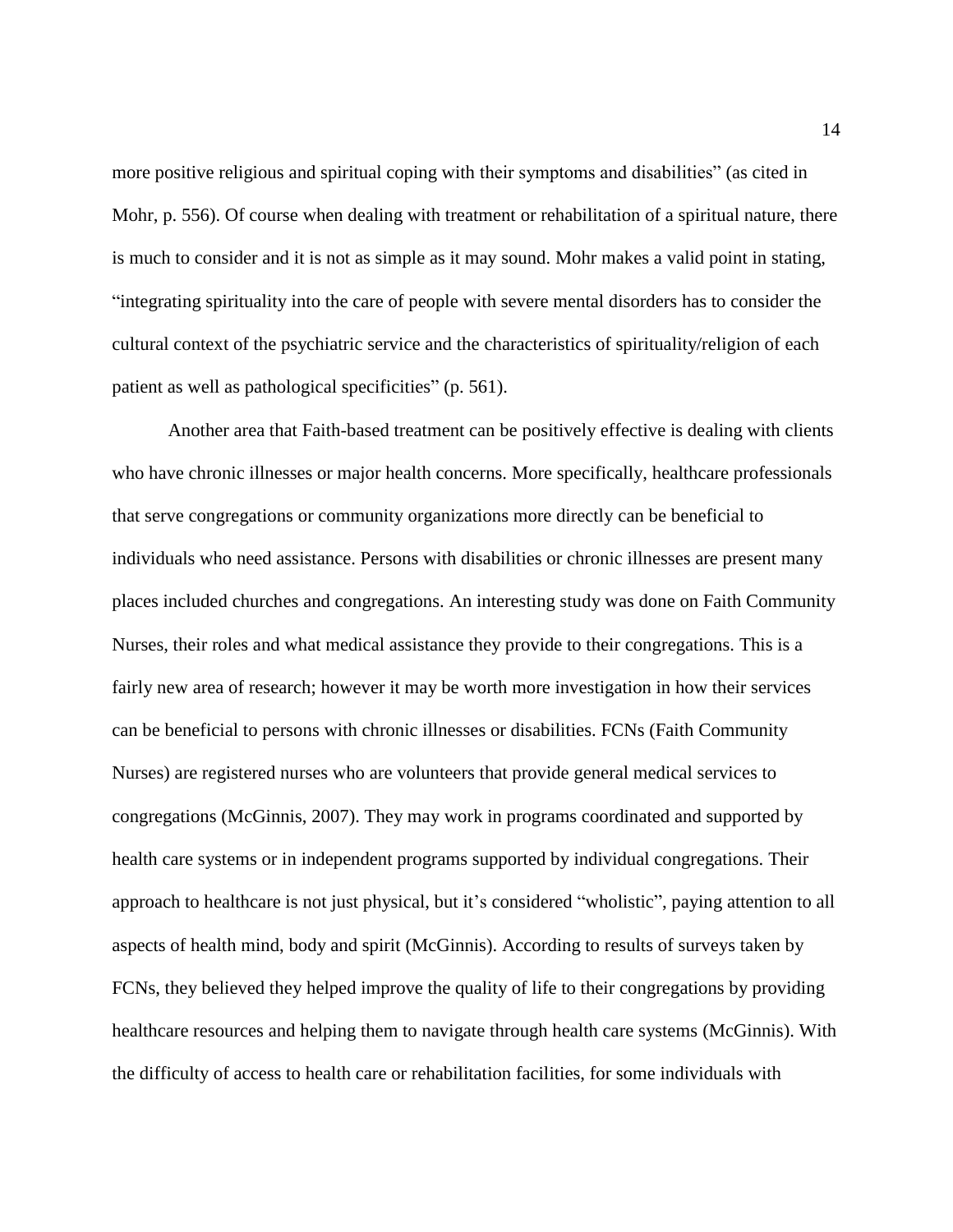disabilities, FCNs could be very helpful in meeting healthcare needs and providing knowledge. Also in addition to providing healthcare services for congregant members, FCNs could also assist in providing services to community members who attend or visit their congregations, or when churches host community health fairs or related events.

Aside from Faith-based treatment, a person's own spirituality can contribute to the improvement or coping of dealing with a disability. Speech related disabilities and *spirituality* have not been given much attention, although there are few studies that have been done. One study in particular by Norton (2009) focuses on speech related disabilities and spirituality, and how spiritual practices affect children with speech related disabilities. Black and Latino first graders are interviewed and placed in focus groups in which children eat lunch, listened to music, discussed spiritual matters, and did other various child centered activities (Norton). The interview that was specifically discussed is an interview with a first grader named Gabe with a speech impediment. During the interview Gabe is asked several questions about spirituality. Gabe talks about disability in relating to him and others:

"My mother also always tells me that God doesn't put on us more than we can bear. I told my brother not to worry about his father's seizures. That's nothing to be embarrassed about. God made us all and will help take care of us. All of us have something. I have my speech impediment, each of us have something. Don't be embarrassed. Instead just try to make sure that he is okay" (Norton, 2009, "Drawing on Spirituality to Negotiate Disability," para. 2).

Gabe believes that people who have faith in God are taken care of by God, and God also helps them with their disability so it is not a hindrance (Norton). Gabe also explains to the author how his belief in God helps him to communicate with a speech impediment: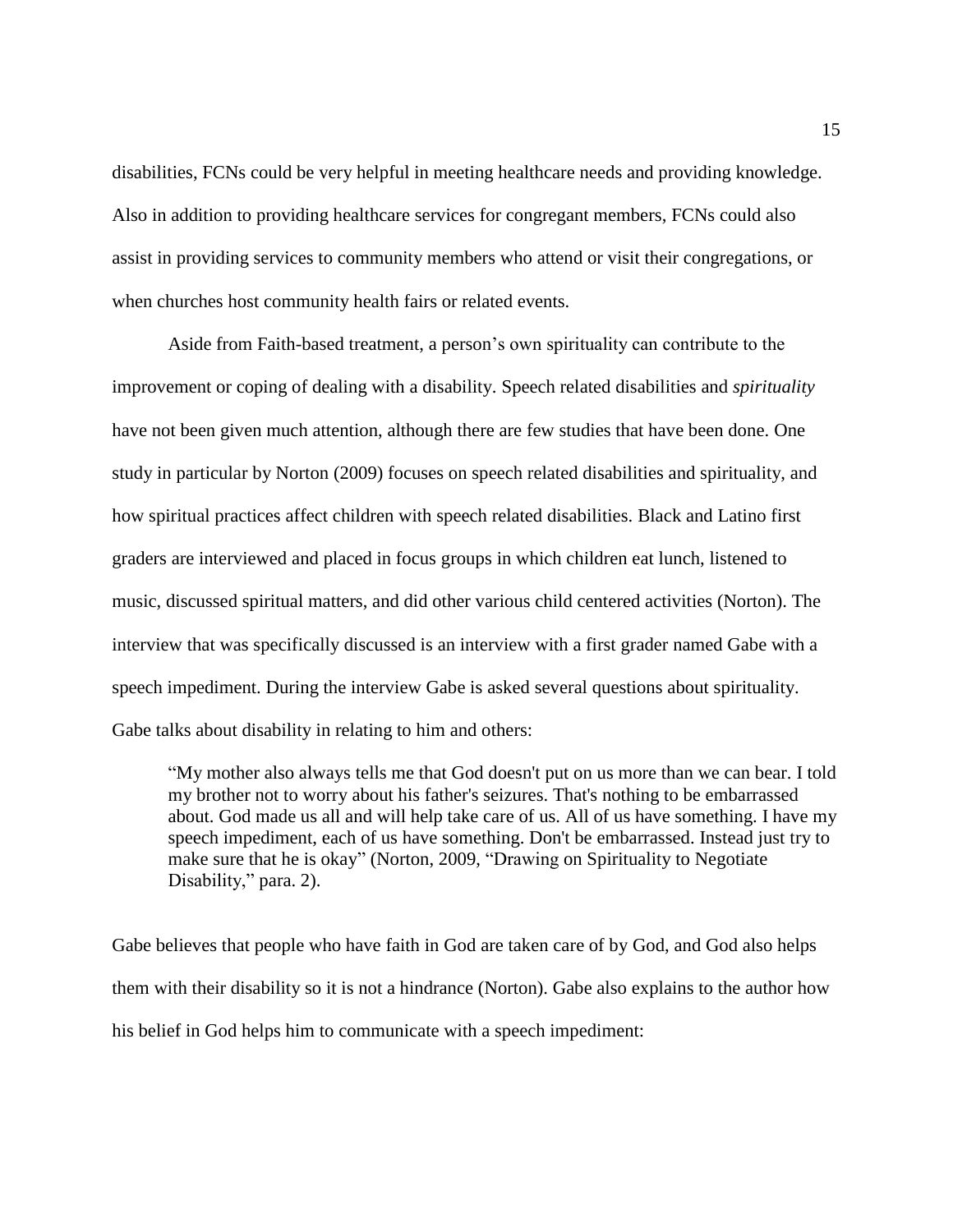Nadjwa: "When we saw *Finding Nemo*, you said "Nemo had a little fin but that never stopped him." You said "Some people just take faith they got to trust the Lord." You were talking about how God helps you sometimes. Then I started thinking does God help you when you talk and people asked you to repeat yourself?"

Gabe: "Yes God helps me. I think it gets easier as I get older…Like when you keep on telling them over and over they might get it. I will just try to break it down." (I couldn't understand this last sentence)

Nadjwa: "Can you say that last part again? *Gabe:* (Speaking slowly and enunciating) I will just try to break it down. Break it down more...One of the biggest lessons I learned was how to teach people to understand me…first my mom and my sister did not know how to understand me. But as the months got better they got good. Mom used to say, "Why you be sad? The same thing happened to me." When she was young she used to stutter" (Norton, 2009, "Teaching Others to Work with Your Speech Related Disabilities," para. 1-4).

Furthermore, Gabe speaks about how he deals with other children or people who make

fun of his speech impediment and others who have difficulty understanding him. He uses his spiritual practices to cope with people who tease or make fun of him. It is expressed in the article that sometimes it may be challenging for people who are spiritual when it comes to dealing with others who belittle or marginalize them. Gabe chooses to talk to God about issues with other students instead of telling the teacher. It is possible that Gabe has learned that there is not a quick answer in dealing with others teasing him (Norton). Although the information presented focuses on children with speech related disabilities, it is possible that others who have the same disability may find spiritual practices beneficial. This information may also be valuable to parents who have children with speech-related abilities; providing with ideas and suggestions for their children. Of course this does not suggest that this is the ultimate solution to dealing with speech related disabilities, it is another avenue to helping people with disabilities on how to cope.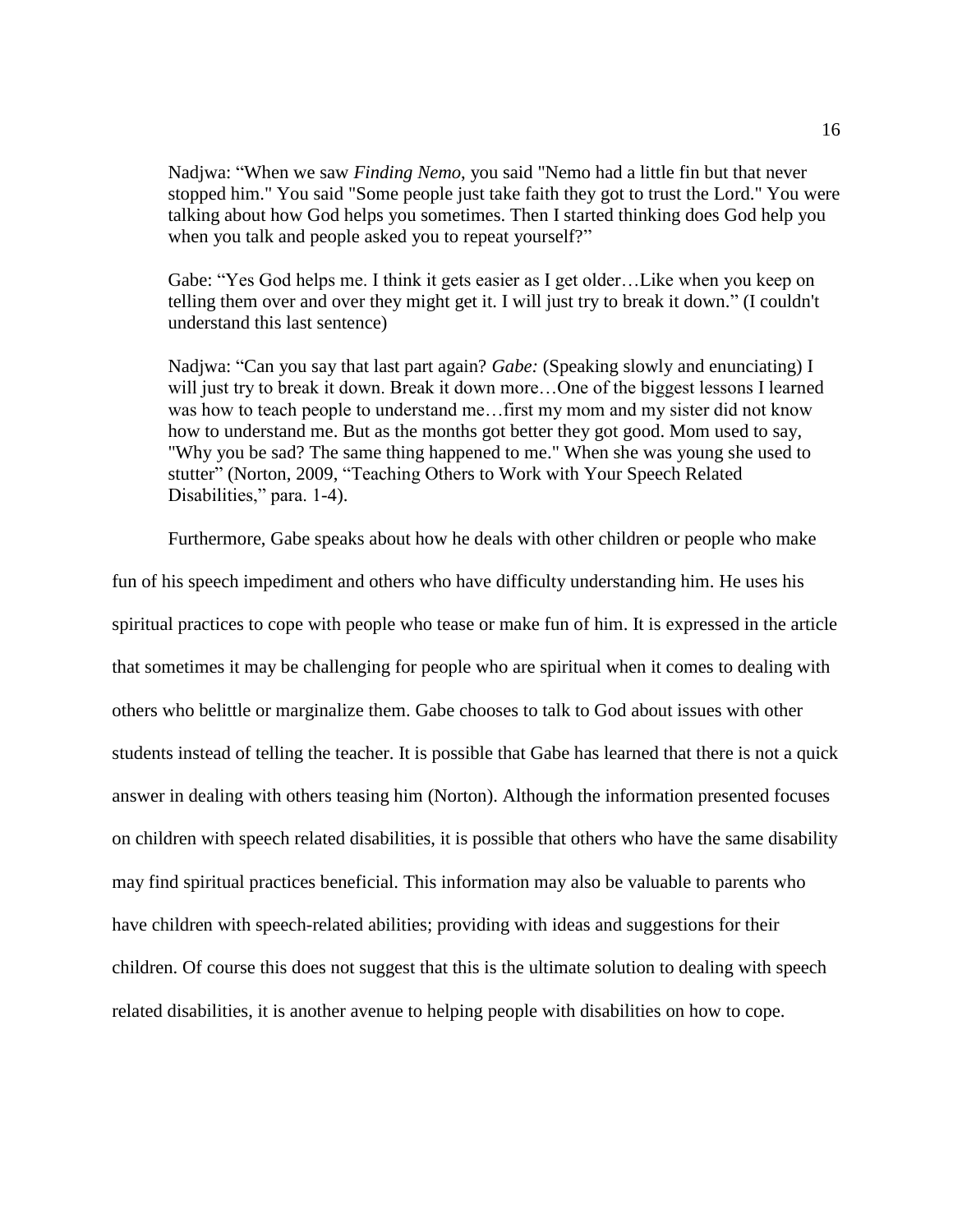Faith-based organizations or churches can also make contributions in emergency situations, and assist persons with disabilities who have limited access. Faith-based and community-based organizations are useful associates in serving people with disabilities during a pandemic or other emergency, and they also can help congregations welcome people with disabilities (Campbell, Gilyard, Sinclair, Stemberg, & Kailes, 2009).

For those who believe that Faith-based organizations have not made enough contributions to persons with disabilities, they may consider what steps can be taken for greater contributions. In the article, *Faith in Access: Bridging Gaps between Religion and Disability*, several suggestions are given on how congregations and religious establishments can include persons with disabilities. Suggestions provided include:

- 1. Choose *Religion and Disability* as a conference theme for annual conference meetings.
- 2. Incorporate topic sessions about faith and disability at other annual meetings.
- 3. Outline partnerships with programs such as the American Association on Mental Retardation's (AAMR) Religion & Spirituality Division.
- 4. Support members throughout the disability community to include the spiritual community in their research efforts, and
- 5. Distribute a position paper on engaging the religious community about disability concerns (Anderson, 2006).

Although these few suggestions may require much effort, they are definitely appropriate to connect members of congregations, etc to persons with disabilities. With the proper information and training provided, FBOs may provide adequate services to persons with disabilities. FBOS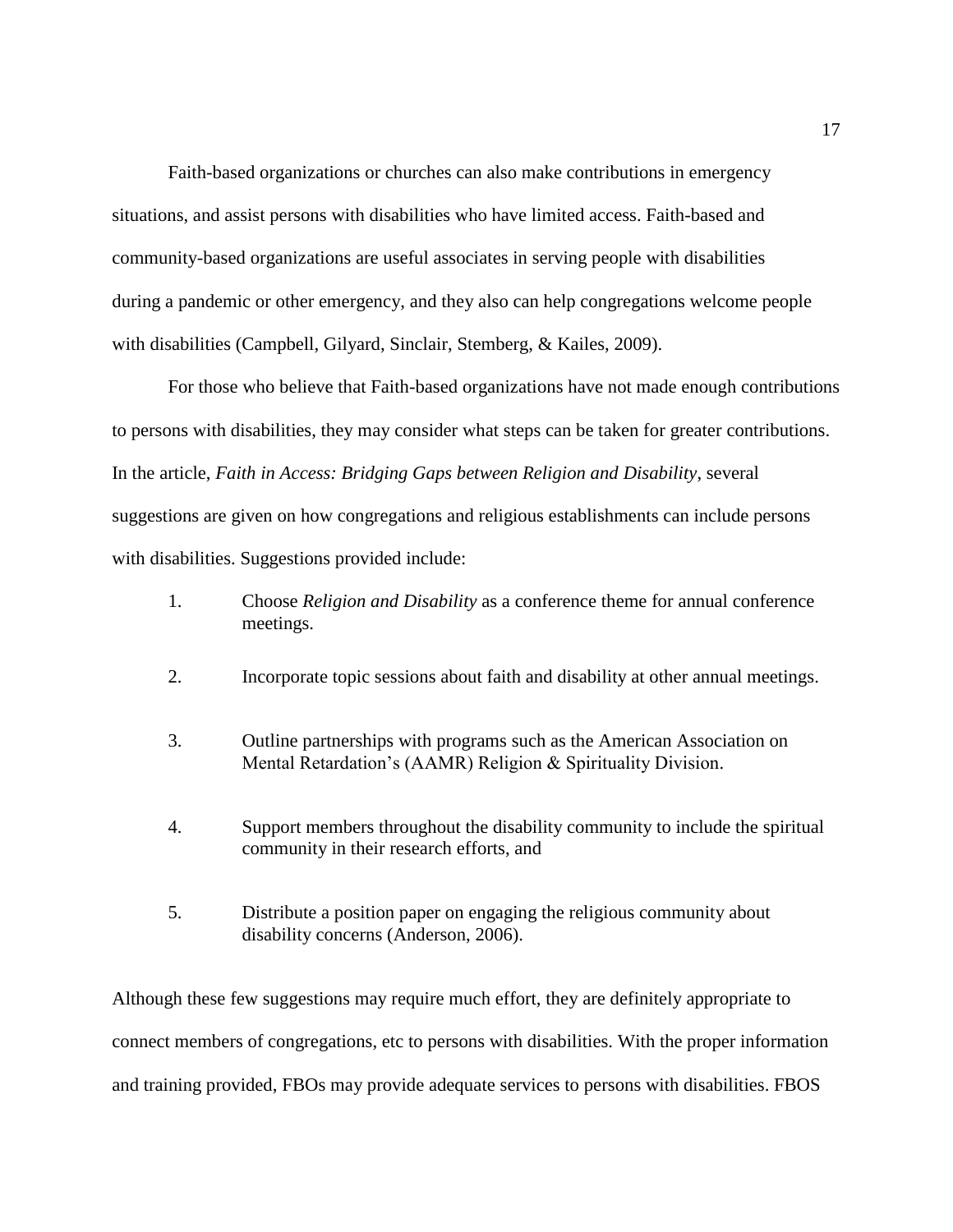can make contributions to society at large, including today's social concerns that American society is faced with today.

#### **Faith-based Organizations and Social Concerns**

Research Question: #3 What contributions have Faith-based organizations and Faith-based programs made to the social concerns in America?

The contributions of Faith-based organizations to the alleviation of social concerns addressed in this paper are:

- Faith-based Neighborhood Partnerships and their partnerships with community organizations, Faith-based organizations partnering with reentry programs, The Health and Human Services Center for Faith-Based and Neighborhood Partnerships and its efforts
- Faith-based programs focusing on AIDs knowledge and awareness, and Faithbased treatment and substance abuse

In addition to contributions listed, this section also included information and research on various social issues. America is presented with social concerns and unresolved issues that continue to affect citizens on a daily basis. Faith-based organizations can be influential in helping to decrease some of the concerns and problems presented in the US. In governmental terms, studies and reports have provided information on FBOs and the government partnering up to deal with some of America's social concerns. Under Faith-Based Neighborhood Partnerships, the federal office coordinates with faith-based and community organizations on social service outreach and work to utilize these organizations' efforts to advance the administration's policies. In addition to the previously mentioned priority areas, a few of the issues of focus are: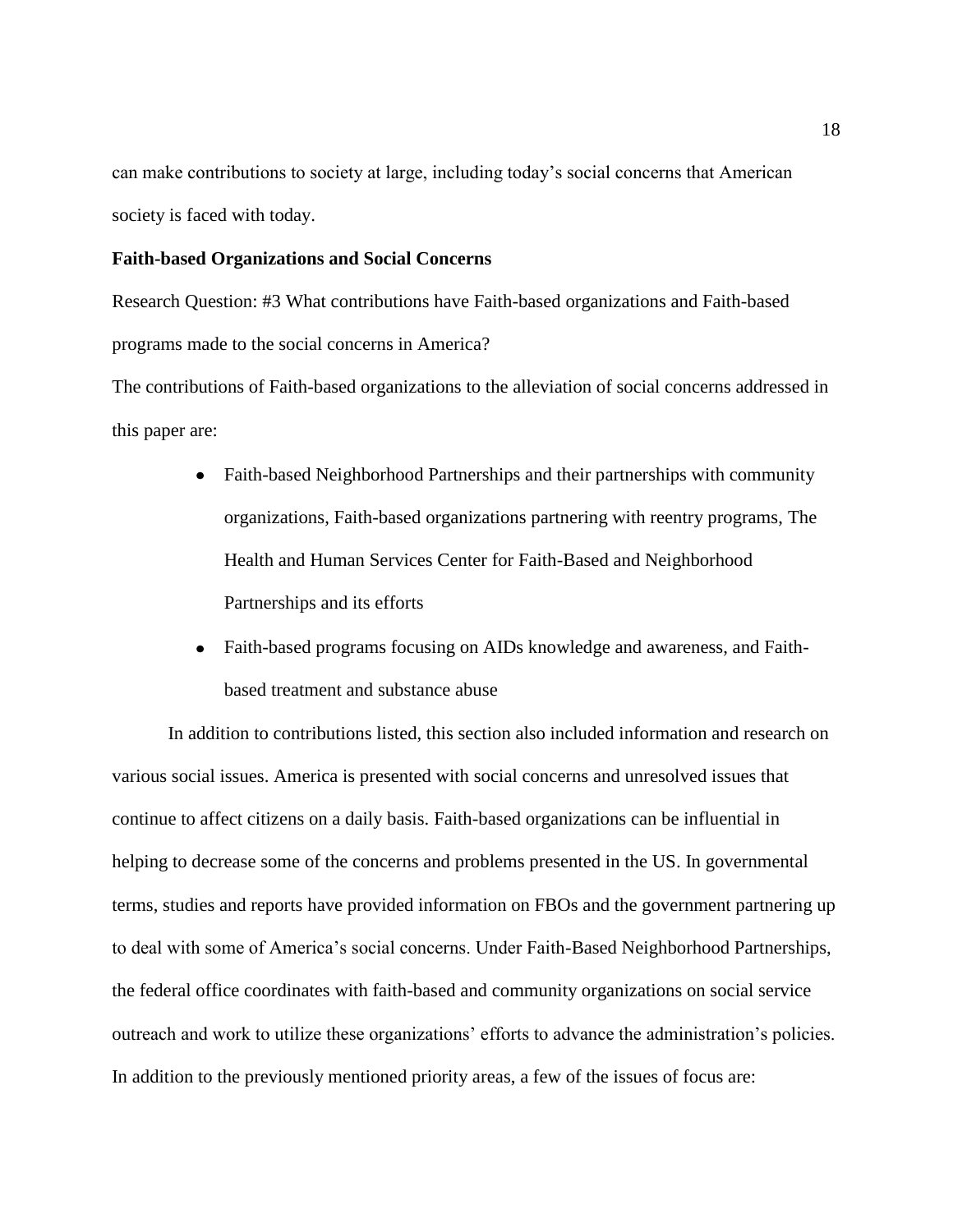poverty, HIV/AIDs and Ex-offender re-entry programs (Oregon Commission on Children & Families, 2012).

The issues mentioned above may be difficult for Faith-Based Neighborhood Partnerships to completely solve, however programs and recommendations have been established in efforts to bring relief to these current issues. President Obama's Advisory Council on Faith-Based and Neighborhood Partnerships, makes recommendations for action on certain areas. One area in particular is the area of poverty and in President Obama's administration the program is titled, *Economic Recovery and Domestic Poverty*. There are three main recommendations that include several objectives for *Economic Recovery and Domestic Poverty*.

Recommendations include:

- 1. A set of principles of partnership for an inclusive economic recovery. These principles focus on building a partnership between faith-based communities and neighborhood organizations; through partnerships the focus is establishing proposals to strengthen social services nonprofits during economic recovery.
- 2. A series of changes that would increase access to income-enhancing benefits for those most in need. Some benefits include Earned Income Tax Credit; SNAP (the Supplemental Nutrition Assistance Program; and various child nutrition programs.
- 3. The Economic Recovery will focus on providing greater job-training to prepare for a new economy. Partnerships between education and training institutions with faith and community based organizations to better serve job seekers with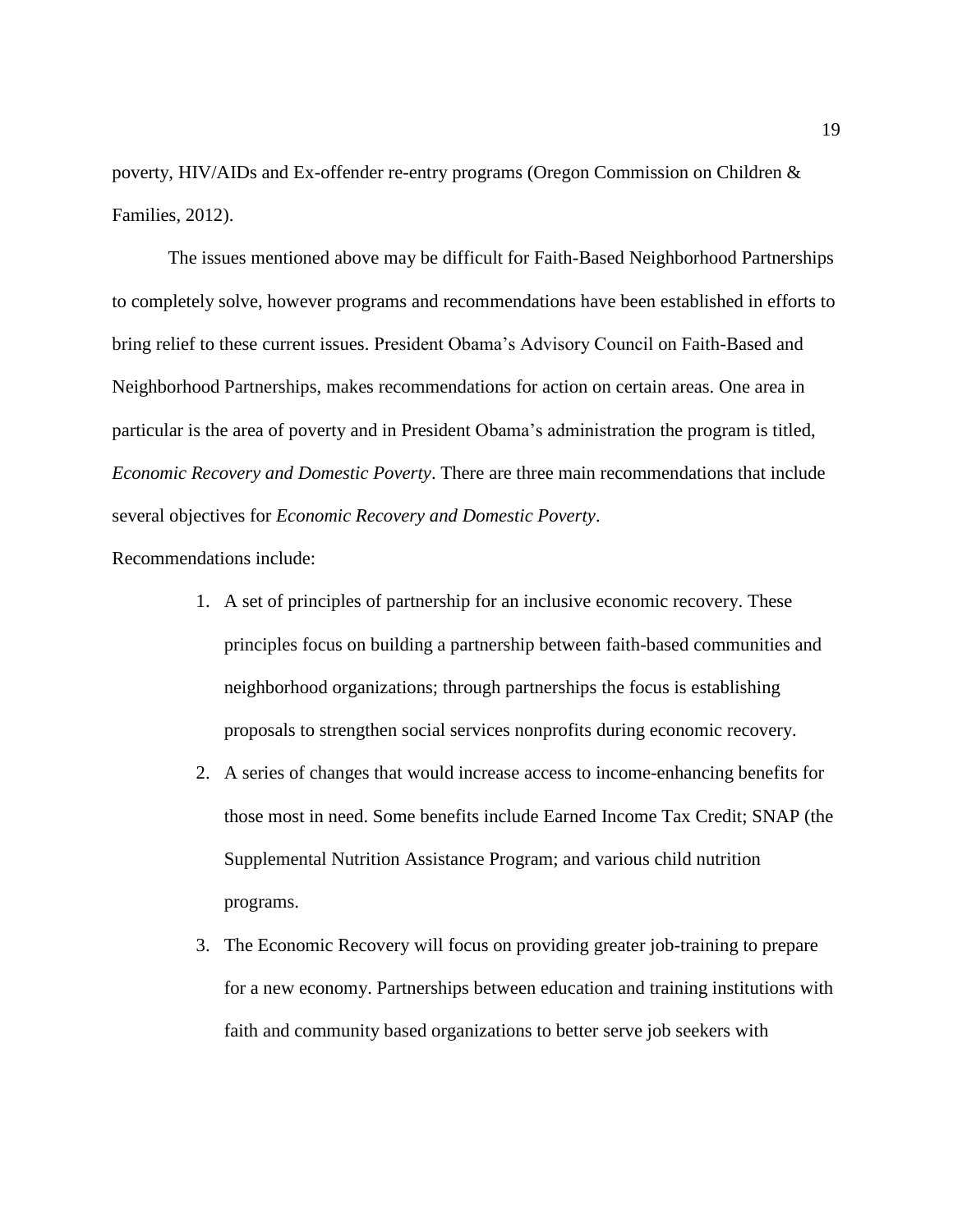employer needs (President's Advisory Council on Faith-Based and Neighborhood Partnerships, 2010).

AIDS/HIV was not only a focus of concern for the Bush Administration, but President Obama also made an important place for AIDS/HIV in his administration as well. President Obama's program for HIV/AIDs is titled the *National HIV/AIDS* Strategy for the United States. Several recommendations are made including, encouraging facilities and nontraditional sites like community centers, mental health centers, or faith institutions to get trained and offer HIV screening and referrals and engage faith communities, businesses, schools, community-based organizations, social gathering sites, and all types of media outlets to take responsibility for affirming nonjudgmental support for people living with HIV and high-risk communities (The White House Office of National AIDS Policy, 2010). A recent update to the National AIDS policy is available to review (www.aids.gov).

The last focus listed is the existence of reentry programs for individuals who are incarcerated. Offender reentry refers to the return of offenders from incarceration back into the community and to persons released from state or federal prisons or discharged from parole, and those under probation (Bureau of Justice Assistance [BJA], 2007). One program in particular titled *InsideOut Dad*, is a reentry program for inmates who are fathers and has shown much success (President's Advisory on Faith-Based and Neighborhood Partnerships, 2010). The focus of the curriculum is to connect inmates to their families, restore broken relationships and to prepare men who are currently incarcerated for living life outside of the prison (President's Advisory on Faith-Based and Neighborhood Partnerships). In addition to Reentry programs like *InsideOut Dad* a guide entitled *Reentry Partnerships* was created. *Reentry Partnerships* focuses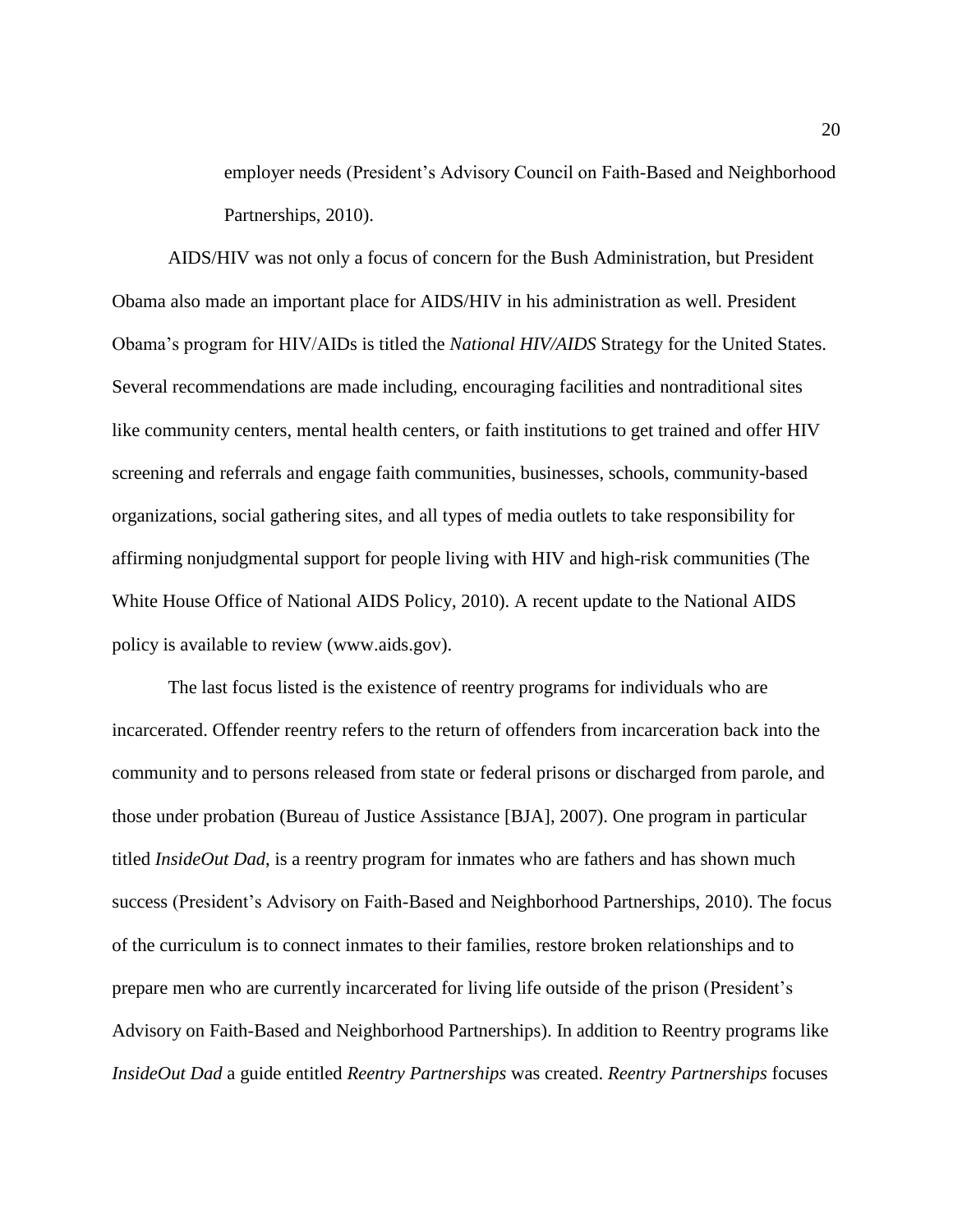on Faith-based organizations and the justice system working together to assist individuals returning to society after incarceration. This guide was formed for state government officials and representatives of faith-based and community organizations who want to reduce recidivism and help people returning home lead productive law abiding lives (BJA).

For some individuals, it may be difficult to find resources or even information on the partnership of government agencies and Faith-based organizations. In order for resources or information to become available, there are programs or additional resources developed. One in particular is The Health and Human Services Center for Faith-Based and Neighborhood Partnerships also known as The Partnership Center. The Department realizes that secular and faith-based nonprofits need to cooperate so that communities in need receive effective services, otherwise they will not reach the services they need (U.S. Department of Health and Human Services [HHS], 2012). The Partnership also works to put the forth primary goals and concerns addressed by President Obama's administration that have been mentioned previously, with an emphasis on strengthening the role of community organizations in the economic recovery, promoting health families, and supporting maternal and child health (HHS).

With the support of the government, the most important aspect of Faith-based organizations is the impact on social concerns in American communities. Some areas that FBOs are placed in are areas that are suffering from violence, homicide and poverty. Violence has taken a great toll of the minority communities with reports of daily horrific events that have resulted in numerous causalities. Unfortunately in many of these communities children have either witnessed violence or have been the victims. The Center for Disease Control and Prevention reports that: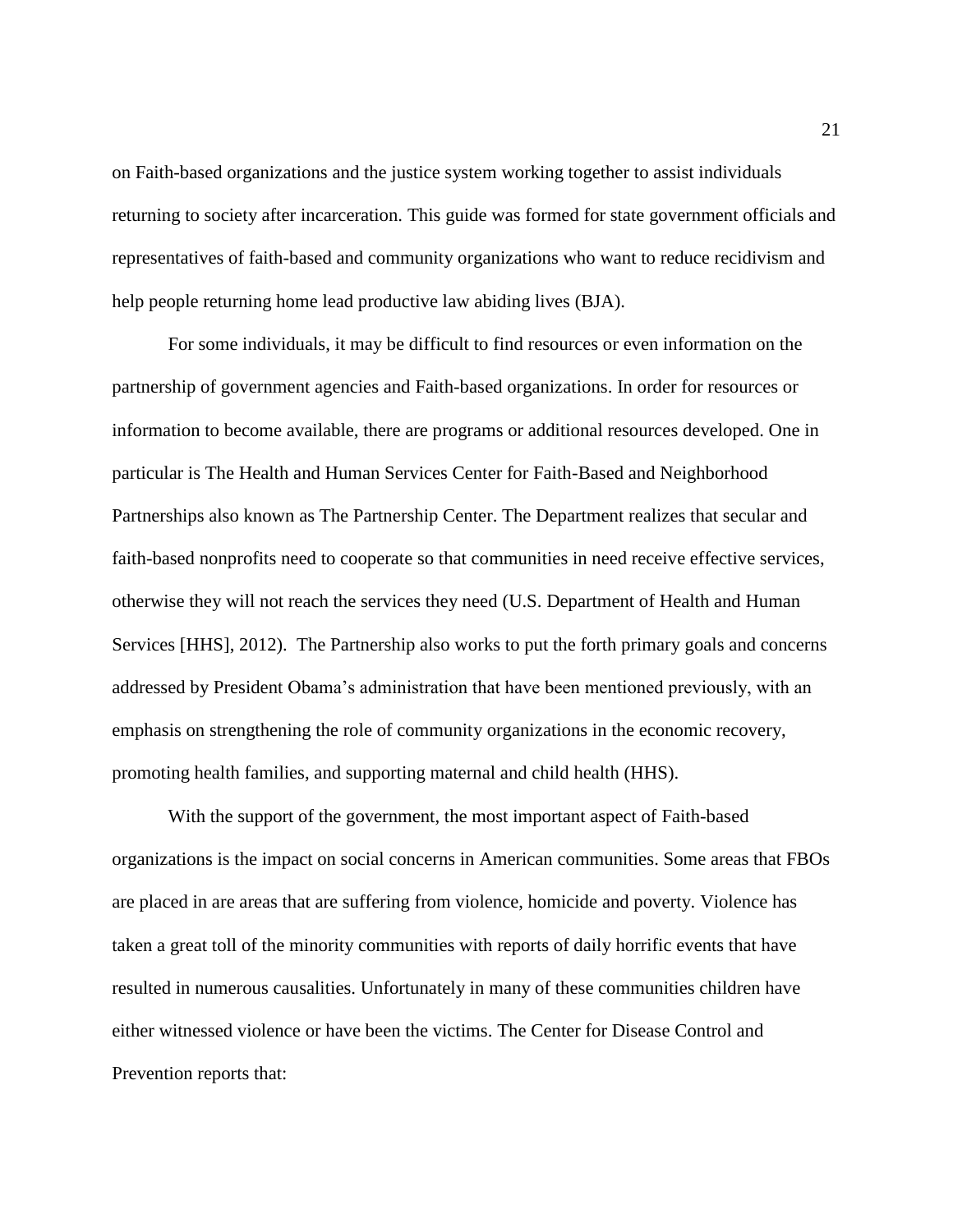"homicide is the second leading cause of death among youth aged 10-24 years in the United States. Violence is a cause of nonfatal injuries among youth. In 2009, a total of 650,843 young people aged 10-24 years were treated in emergency departments for nonfatal injuries sustained from assaults" (Centers for Disease Control and Prevention, 2011, para. 1).

Often Faith-based organizations are purposely placed in urban communities and focus more towards issues surrounding poverty. Part of this may be due to the greater emphasis President Bush placed upon FNPs (Faith-Based Non Profits) in the fight against poverty and many of FNPs operate at the area of the greatest need in the community stricken by poverty and violence (Fischer, 2003).

Another major issue in some American communities is the high use of drugs, which has unfortunately been the cause of many deaths in the United States, especially in minority communities. There are other ethnicities that may have great struggles with drug use, but African Americans seem to be at greater risk for initiating cocaine and marijuana use at earlier ages (Cooley-Strickland et al., 2009). Besides drug use and violence, poor school performance in children is another concern that should be addressed. This may be a result of the unfortunate events that youth in certain areas are exposed to. Studies have been done on this subject and they lead to suggest that community violence and other factors effect concentration and low achievement levels. Greater exposure to violence events over time may lead to greater academic difficulties and lowered concentration (Cooley-Strickland et al.).

In the 1980's, AIDS was still being studied and investigated, and little knowledge was available. Since then, there has been increased knowledge on AIDS and it is the same concerning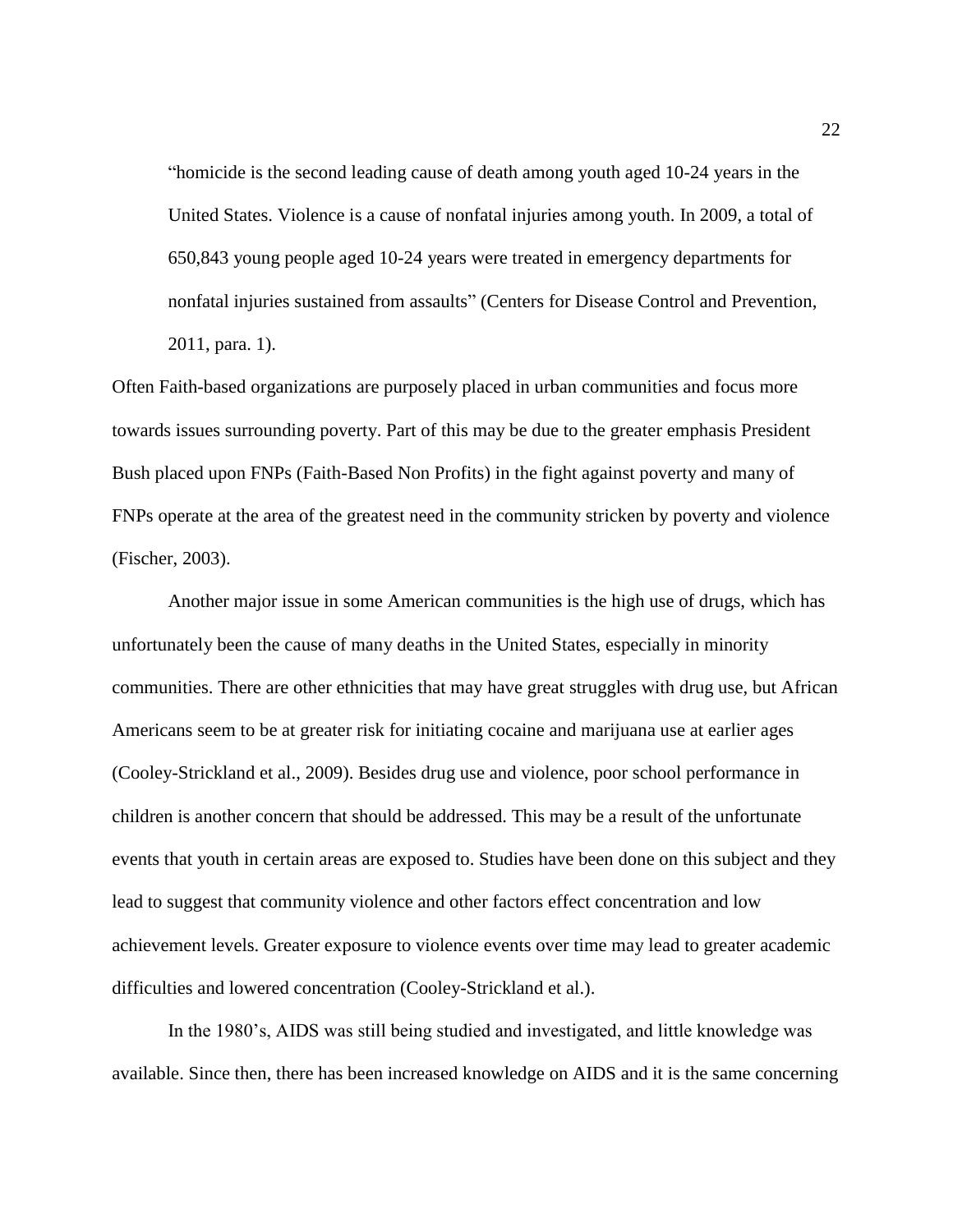other various infections and STD's. In 2007, the numbers of STD's were rising higher in women and minorities according to the Centers for Disease Control and Prevention (Evans, 2009). For both Gonorrhea and Chlamydia, African Americans have statistically had higher rates. It is stated in 2007 the STD rate was higher in black men than those who are white, with a rate that is 26 times higher. This articles goes on to state that the high prevalence of African American communities may be due to social conditions, including a lack of access to good and timely health care and relatively high levels of poverty and incarceration (Evans).

The social concern of the prevalence of AIDs was addressed earlier from a governmental aspect. While the issue of AIDS in communities may be more difficult to reach adults, many congregations and ministries may focus on youth. Parents may not be comfortable with discussing these issues with their children and Faith-based organizations can be an important vehicle to disseminate accurate but sensitive information to youth (Griffith, Pichon, Campbell, & Allen, 2009). In churches or ministries, AIDs is usually treated as a moral issue, but not as a health issue (Griffith et al.). If it is viewed as the latter, this will definitely be a step to programs that are specifically designed to help persons with AIDS. One successful example in particular, is the formation of an HIV/AIDs awareness program that began in 2006, in the city of Flint, Michigan and Genesee County entitled "Your Blessed Health". The goal this project was to increase awareness and knowledge, reduce HIV risk behavior, and foster skill building among African American youth (aged 11-25 years). Some of the results included; youth increased HIV and sexual health knowledge, skills, and awareness of risk in each of the curriculum areas, the percentage of youth correctly able to describe steps involved in using a condom increase slightly and youth confidence in choosing abstinence trended higher (Griffith et al.). This program was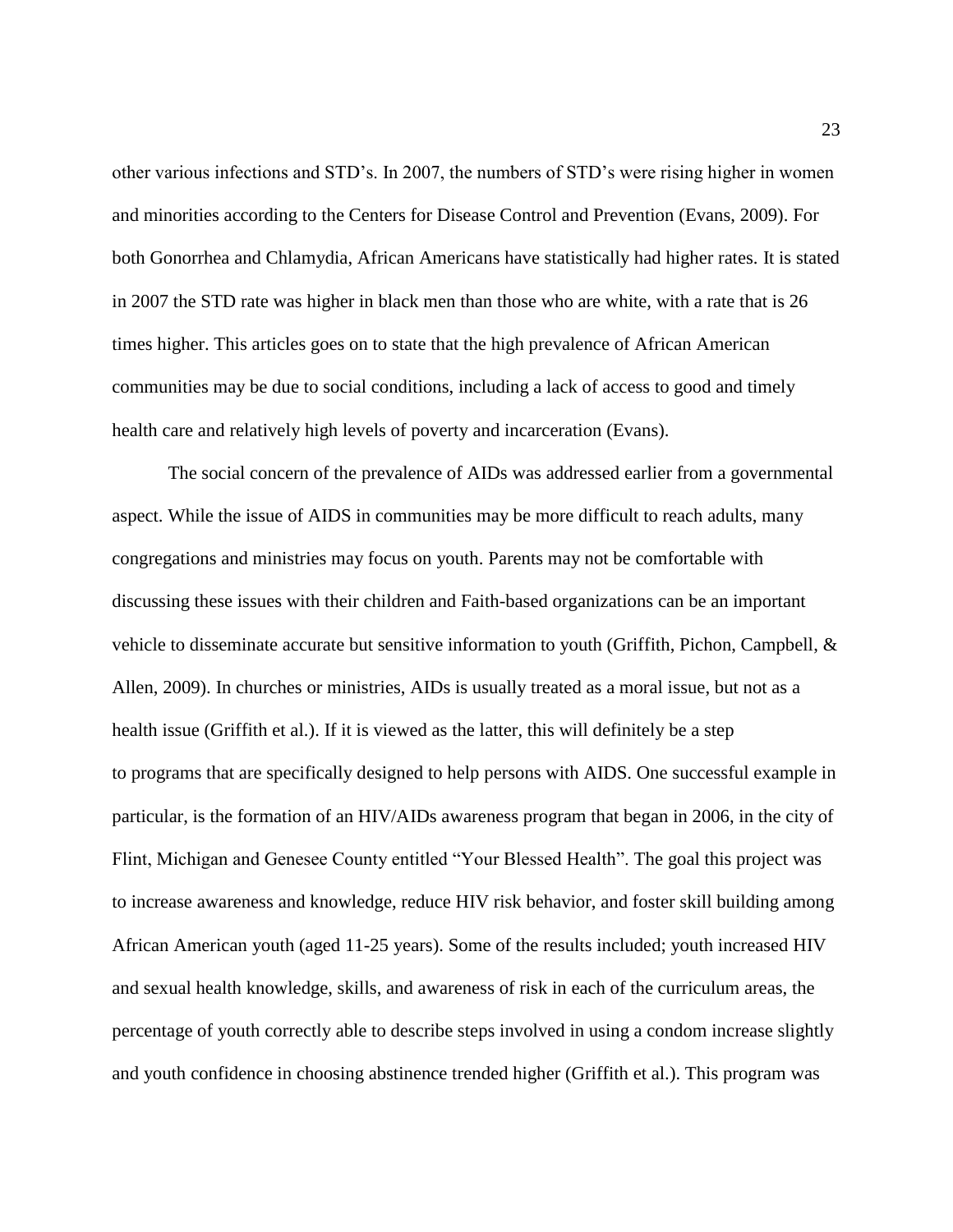not only beneficial for the youth participating, but also for the leaders who facilitated the program. Results included, "data from pretest and posttest questionnaires and qualitative interview findings indicated that after YBH training for those leading the intervention implementation, faith leaders demonstrated increased sexual health knowledge, improved facilitation skills, and a greater comfort level with discussing sexual health topics" (Griffith et al. p. 210). The programs that were involved able to create a safe, caring environment promoting sexual health among adolescents about topics related to HIV and sexual health (Griffith et al.). There is a great possibility that if more congregations and ministries facilitated programs such as this, this could have a positive effect on surrounding communities and thus lead to a decrease in the percentage of sexually transmitted diseases in those communities.

As mentioned before substance abuse is also another social concern that should be addressed. Can Faith-based efforts assist in reducing this issue? Research has been done on the correlation between alcohol, drug use and an individuals or groups relationship with God. Research conducted from the National Institute for Healthcare Research reports that active spiritual or religious involvement could reduce the risk of alcohol/drug use (Barry, Sutherland, & Harris, 2006). Other case studies have also been done on this subject, including a study done by Koenig, McCullough, & Larson (2001) stating that religion may be a deterrent to alcohol or drug abuse in children, adolescents, and adult populations and that using spirituality to treat substance abuse may result in reducing the likelihood of choosing friends who use or abuse and reducing the likelihood of turning to alcohol or other drugs during times of stress (as cited in Barry et al.).

Exposure to Faith-based organizations or even youth participating in church functions tends to have a more positive effect on youth. Church helps youth develop self-regulating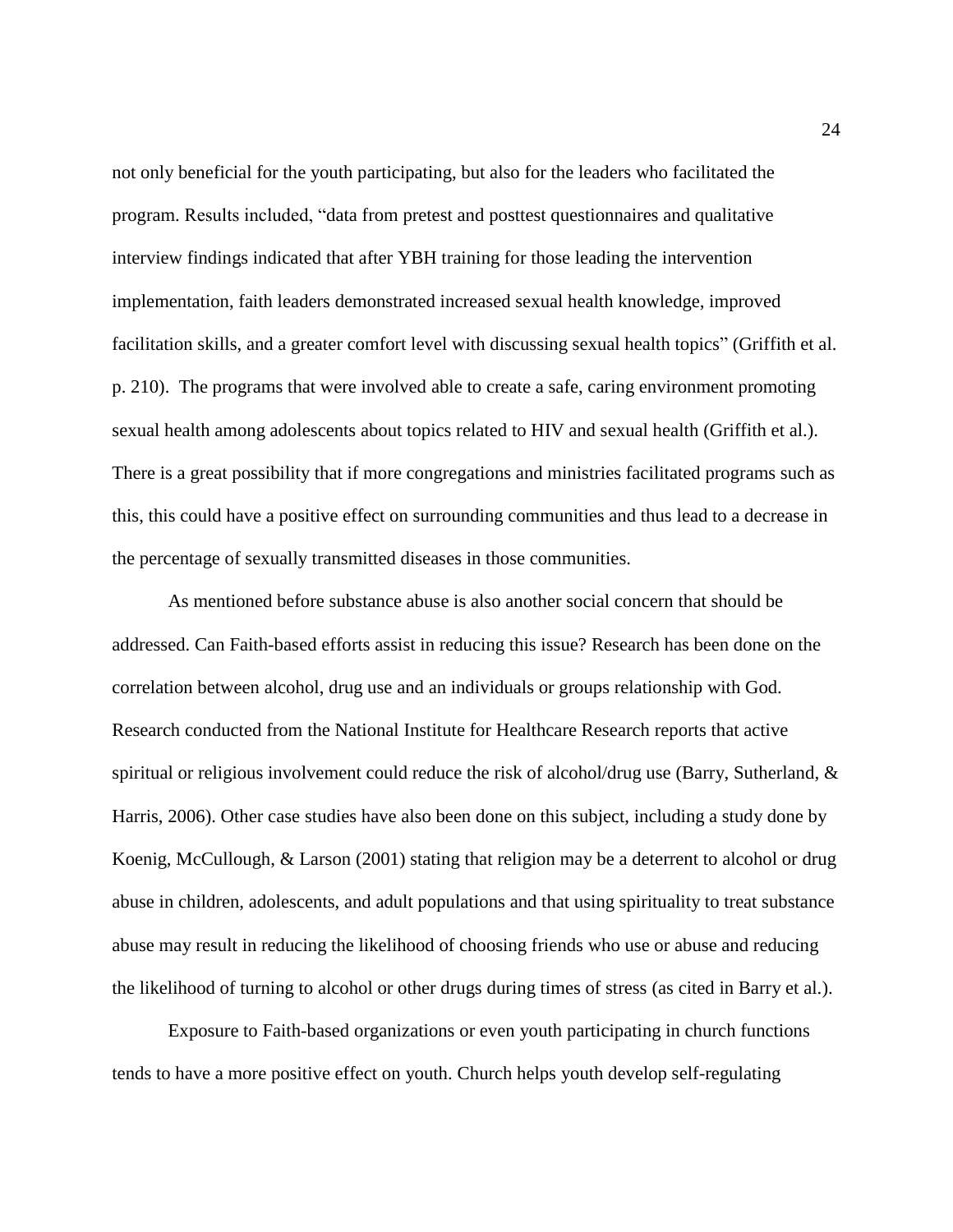abilities; thus, helping them refrain from negative behaviors and encouraging them to engage in positive activities (Barry et al.).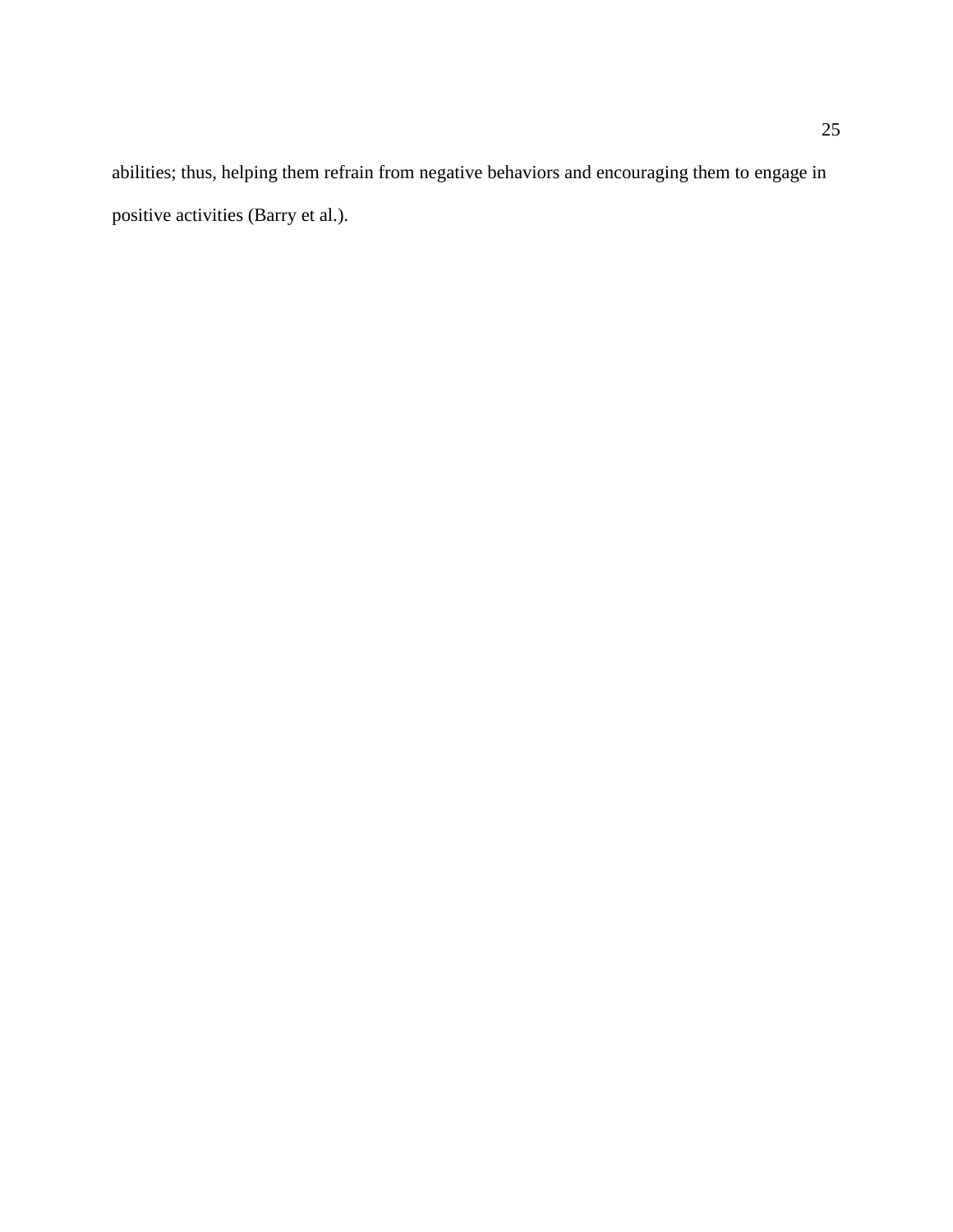#### **CHAPTER III**

#### **Summary**

The information presented on Faith-based organizations provides research on FBOs and their various contributions to society. FBOs begin receiving heightened attention due to President Bush's focus on Faith-based Initiatives. When President Barrack Obama came into office, even with a presidential change, FBOs still played a role in government affairs. Under President Obama's Faith-based and Neighborhood Partnerships, concerns such as poverty, abortion, and the role of fathers in society, are given attention through programs and recommendations for improvement for these concerns. Interesting literature about FBOs and how they differ from secular counterparts is discussed as well.

The field of rehabilitation has made a great impact on the lives of many people. With its focus on recovery and independence, the purpose of rehabilitation can relate to Faith-based organizations and their efforts. The link between rehabilitation and FBOs are displayed through the various Faith centers and programs such as drug/alcohol treatment centers, mental health facilities and Faith-based methods of treatment. Faith-based methods can be used for behavioral health and mental health services, which have the possibility of leading to effective results. In addition to these facilities and services, FBOs range from outpatient care to long-term care facilities in which individuals may receive a wide variety of rehabilitation services.

Faith-based organizations and their connection to persons with disabilities seem to be a subject that is not thoroughly researched. The information provided takes a brief view at what contributions FBOs have made for serving persons with disabilities.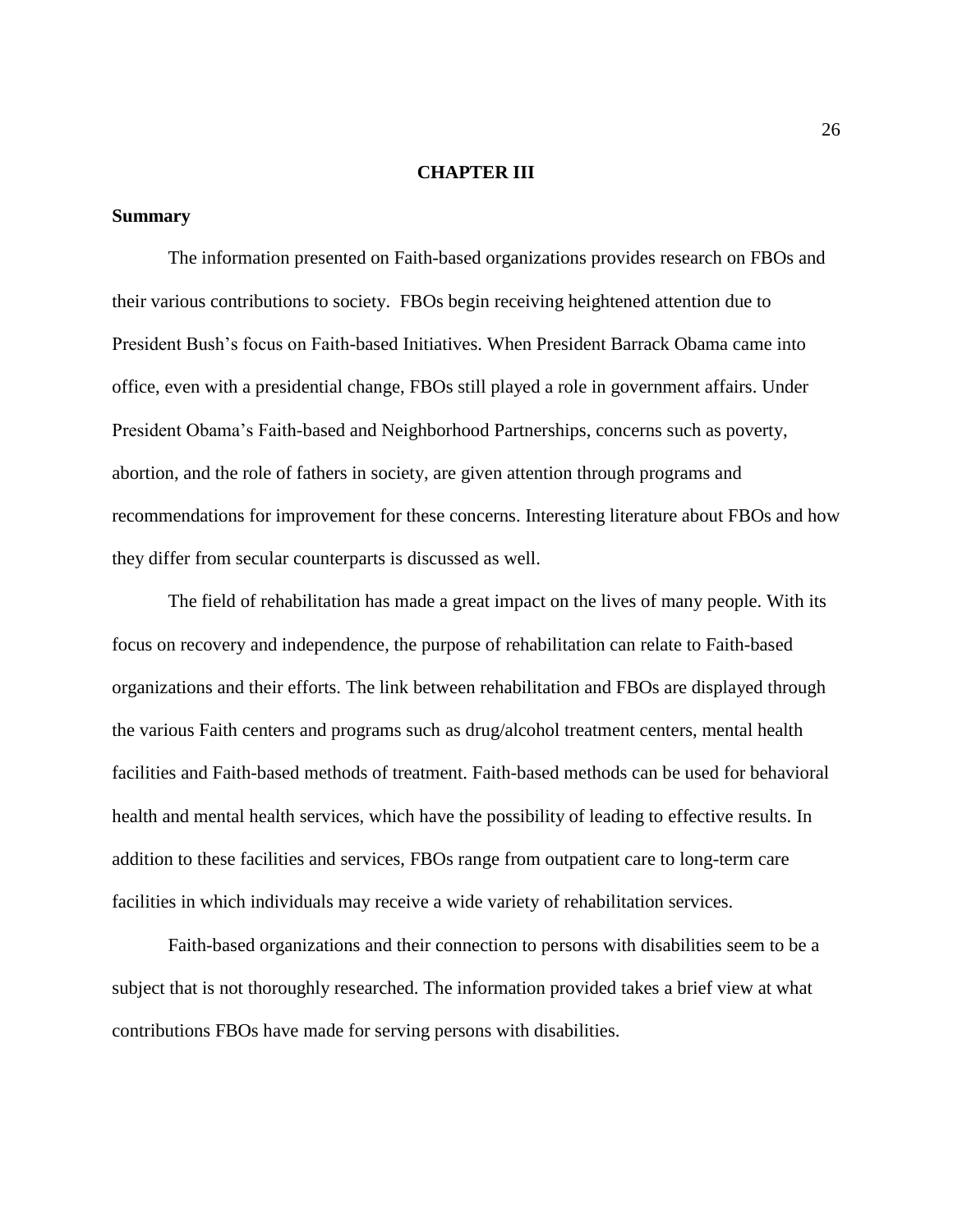Areas of discussion include persons with mental health disabilities and the positive effects of Faith-based treatment and spirituality on these individuals. Spirituality can have positive results on persons with speech-related disabilities as well. Speech-related disabilities not only affect adults but also children. The literature review views a close look at a child and how he uses his spirituality to cope with his disability. This information could be beneficial to children who have similar struggles but also parents who may have children with speech-related disabilities. This body of literature not only discussed persons with disabilities, but also individuals who have chronic illness and how FBOs or community organizations can be resources during emergency situations. Faith-community Nurses can be valuable assets to members and visitors of congregations needing health-care services, advice or information on chronic illnesses or information for persons with disabilities. Recommendations for Faith-based communities/establishments are suggested to further their knowledge and understanding on topics that involve persons with disabilities.

Finally, Faith-based organizations and their connections to social concerns are discussed on a governmental and community levels. President Obama's Faith-based and Neighborhood Partnerships program makes efforts to address social concerns such HIV/AIDS, reentry for exconvicts and the economic crisis. The programs that are developed for these issues are created to bring relief and possible solutions for the American society at large. For individuals or groups who are seeking resources, The Health and Human Services Center for Faith-Based and Neighborhood Partnerships is available as a resource for access to various needs. Results from Faith-based interventions, treatment, and methods for problems such as HIV/AIDS, other STDs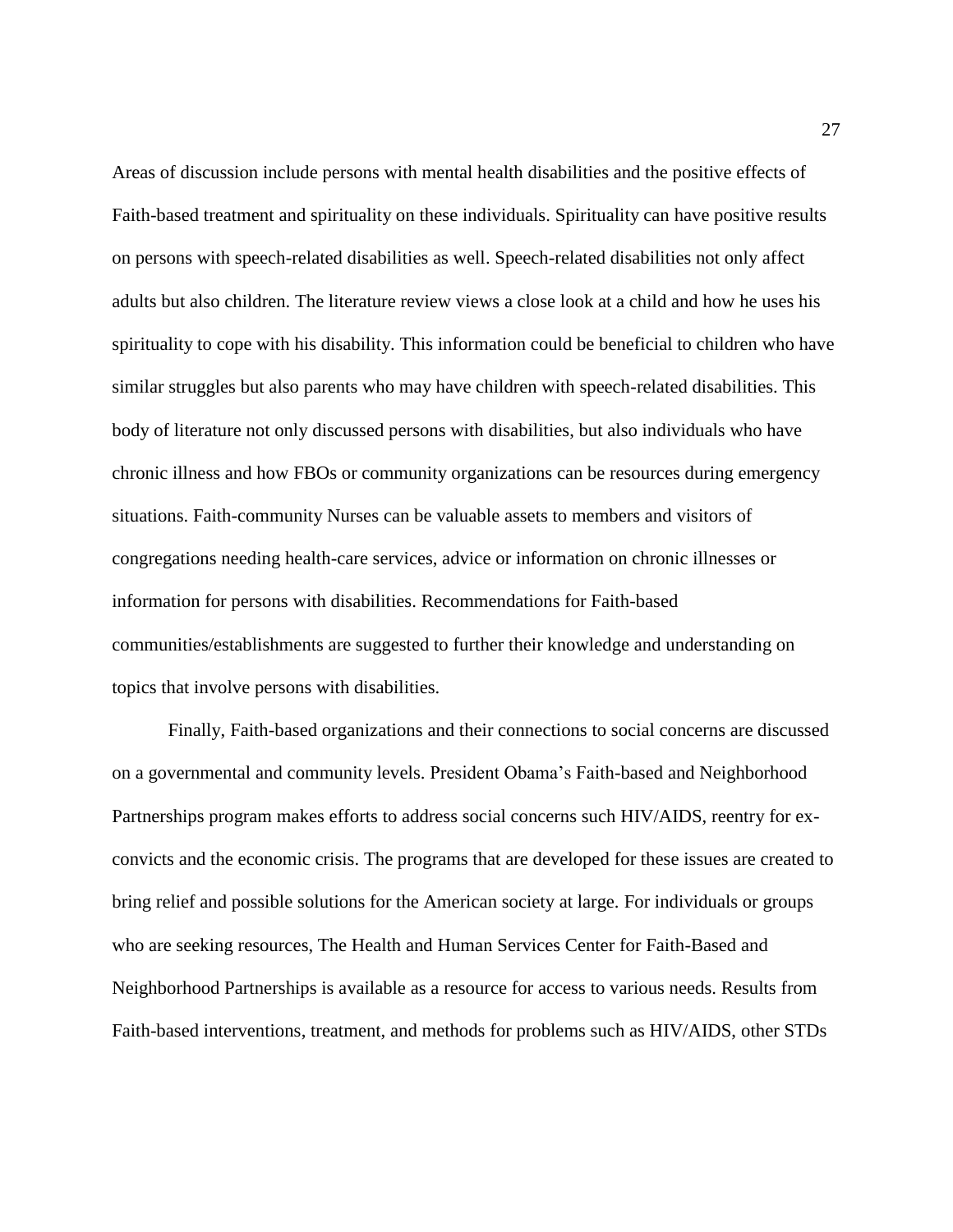and drug/alcohol abuse has suggested that these methods can produce positive outcomes for adults but also adolescents.

#### **Limitations and Recommendations**

The research presented provides valuable information for Faith-based organizations, community organizations, and individuals or groups who may be seeking resources on FBOS. Limitations presented are the limitations of this specific body of research. First, FBOs that have a rehabilitation factor associated with them such as substance abuse treatment facilities are discussed as valuable; however the research does not present percentage values of the effectiveness of such programs as Teen Challenge, The Salvation Army Rehabilitation Program and Alcoholic Anonymous. Limitations presented are the limitations of this specific body of research. The same is with FBO mental health facilities, in which information is presented, however percentages of effectiveness of these programs is not addressed. Subject matter such as lay counseling and FBO relationships to behavioral health has not been widely researched and needs further investigation for implementation. Facilities such as faith affiliated hospitals and long-term care facilities seem to be great in number, however their effectiveness compared to secular hospital/long-term care facilities is not included in the research. Recommendations for this subject include greater investigation of the effectiveness of these facilities and what changes or improvements they could formulate for enhanced services.

Faith-based organizations and their relations to persons with disabilities is an area that has been vaguely researched. The church's view of mental health disabilities is briefly viewed with, but it is not discussed extensively in the research. This topic could be very valuable for churches or ministries that want to improve their perception of individuals who have mental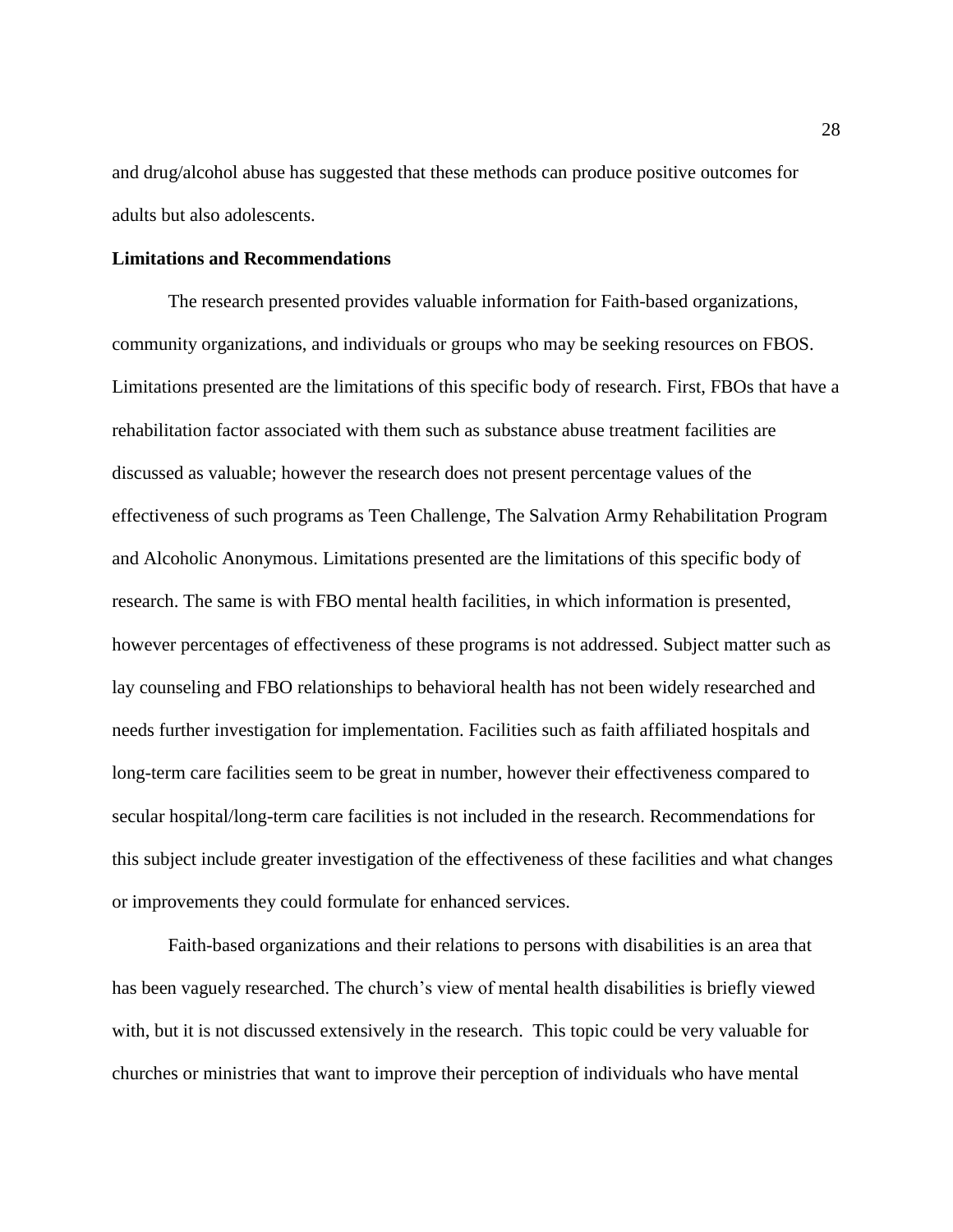health disabilities, increasing their knowledge on how to better serve and care for this population. Spirituality and mental health was addressed, plus spirituality and speech-related disabilities are discussed as well. One limitation is that the research does not look at spirituality and other disabilities such as physical, psychosocial, TBI, and other disabilities besides mental and speechrelated.

The information concerning Gabe and his speech-related disability takes an interesting view at how a child may perceive their disability through their spirituality; however it may be helpful to have information from other children besides Gabe. Children and their perceptions may vary according to special circumstances, various types of churches and religions, and backgrounds/cultures. It would have also been interesting to see the responses of an adult with a speech-related disability in a higher education setting.

President Obama's Faith-based and Neighborhood Partnerships efforts has at least made the effort to address issues that affect American citizens. The information presented about these programs presents these issues on a federal level, but does not address whether Americans believe the programs have produced effective results. Research on specific programs and their effectiveness on individuals or groups receiving these services would be beneficial on a community level, but also on a governmental level. Government leaders and officials who are administrators of these programs would be able to see what could be modified or improved for more effective outcomes. Substance abuse and alcohol use in relation to a persons with relationship with God, religion, and church involvement, suggested individuals who participate in these activities and would be more likely to make healthier/wiser decisions compared to those who do not. The research does not address various religions, denominations, or perceptions on a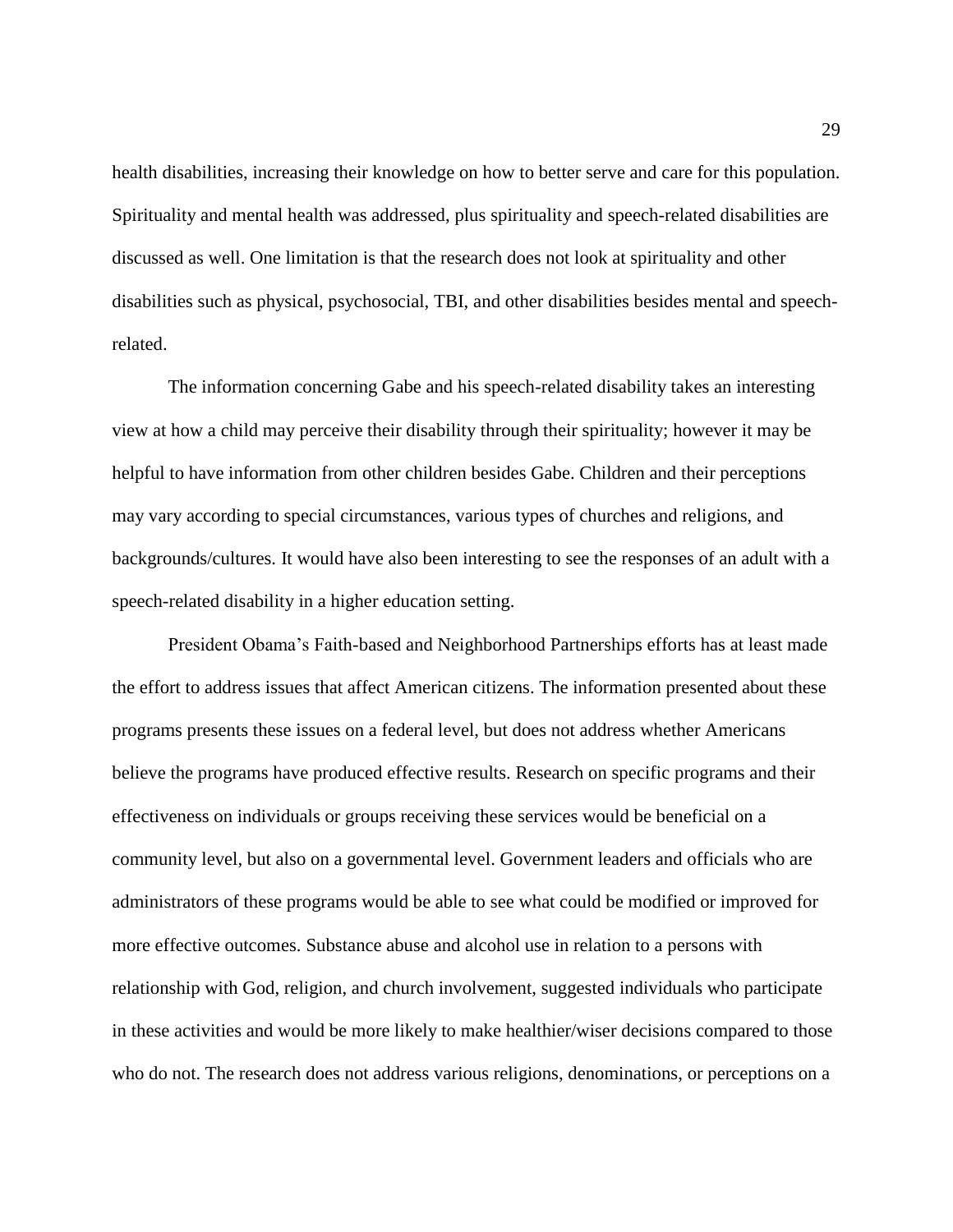"relationship with God" and what that means. Also, specific research on practices that are done in these programs such prayer, bible study, scripture memorization, and other spiritual disciplines would be valuable information for individuals seeking treatment.

One last recommendation is related to the Rehabilitation Act and accessibility which was mentioned earlier in the research. When serving persons with disabilities, FBOs need to be aware of accessibility concerns such as provision of ramps, wide openings, and other structural improvements. In order for FBOs, churches, and other ministries to make greater contributions to persons with disabilities, they need to insure that accessibility is provided. By informing themselves on the Rehabilitation Act accessibility mandates, Faith-based organizations can open their doors to a wider range of individuals, which leads to more individuals receiving the help they need. There are resources and information available for FBOs that want to insure inclusion of persons with disabilities in their programs and facilities.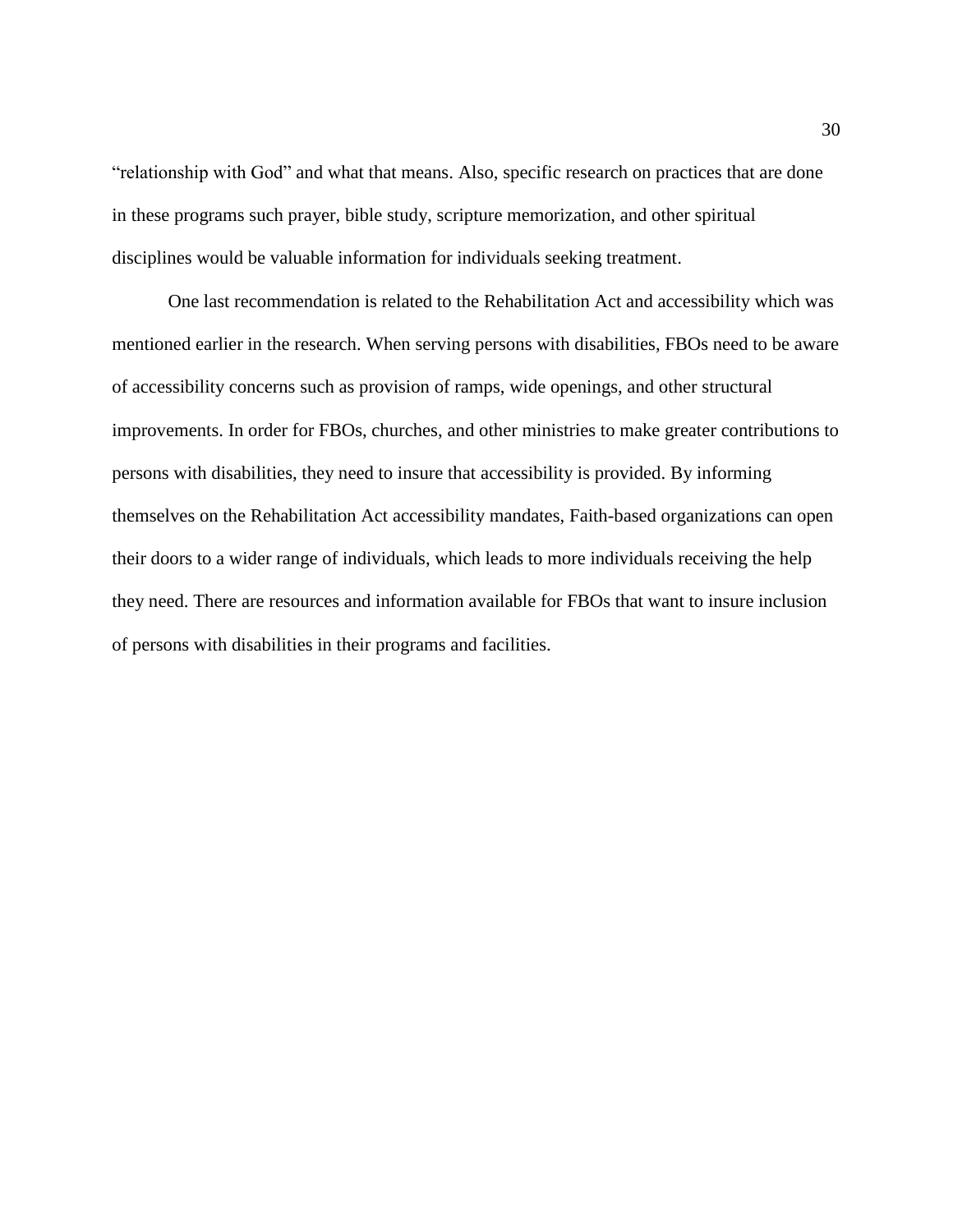#### REFERENCES

- American with Disabilities Act of 1990, 42 U.S.C.A § 12101 et. seq. Retrieved from <http://www.ada.gov/reg2.html>
- Anderson, R.C. (2006). Faith in access: bridging conversation between religion and disability. *Disability Studies Quarterly, 26*(3). Retrieved from <http://dsq-sds.org/article/view/719/896>
- Barry, A.E., Sutherland, M.S. & Harris, G.J. (2006). Faith-based prevention model: a rural african-american case study. *American Journal of Health Studies, 2*(3), 148-157.
- Behavioral Health. (n.d). In *USLegal Definitions.* Retrieved from <http://definitions.uslegal.com/b/behavioral-health/>
- Bureau of Justice Assistance: U.S. Department of Justice. (2007). *Building an offender reentry program: a guide for law enforcement* (BJA Publication No. NCJ 219079). Retrieved from [https://www.bja.gov/Publications/Reentry\\_LE.pdf](https://www.bja.gov/Publications/Reentry_LE.pdf)
- Campbell, V.A., Gilyard, J.A., Sinclair, L., Stemberg, T. & Kailes, J.I. (2009). Preparing for and responding to pandemic influenza: implications for people with disabilities. *American Journal of Public Health, 99,* 294-300. doi: 10.2105/AJPH.2009.162677
- Catholic Charities of USA. (2012). *Family strengthening.* Retrieved from <http://www.catholiccharitiesusa.org/page.aspx?pid=366>
- Centers for Disease Control and Prevention (2011). *Youth violence national and state statistics at a glance*. Retrieved from

[http://www.cdc.gov/violenceprevention/youthviolence/stats\\_at-a\\_glance/index.html](http://www.cdc.gov/violenceprevention/youthviolence/stats_at-a_glance/index.html)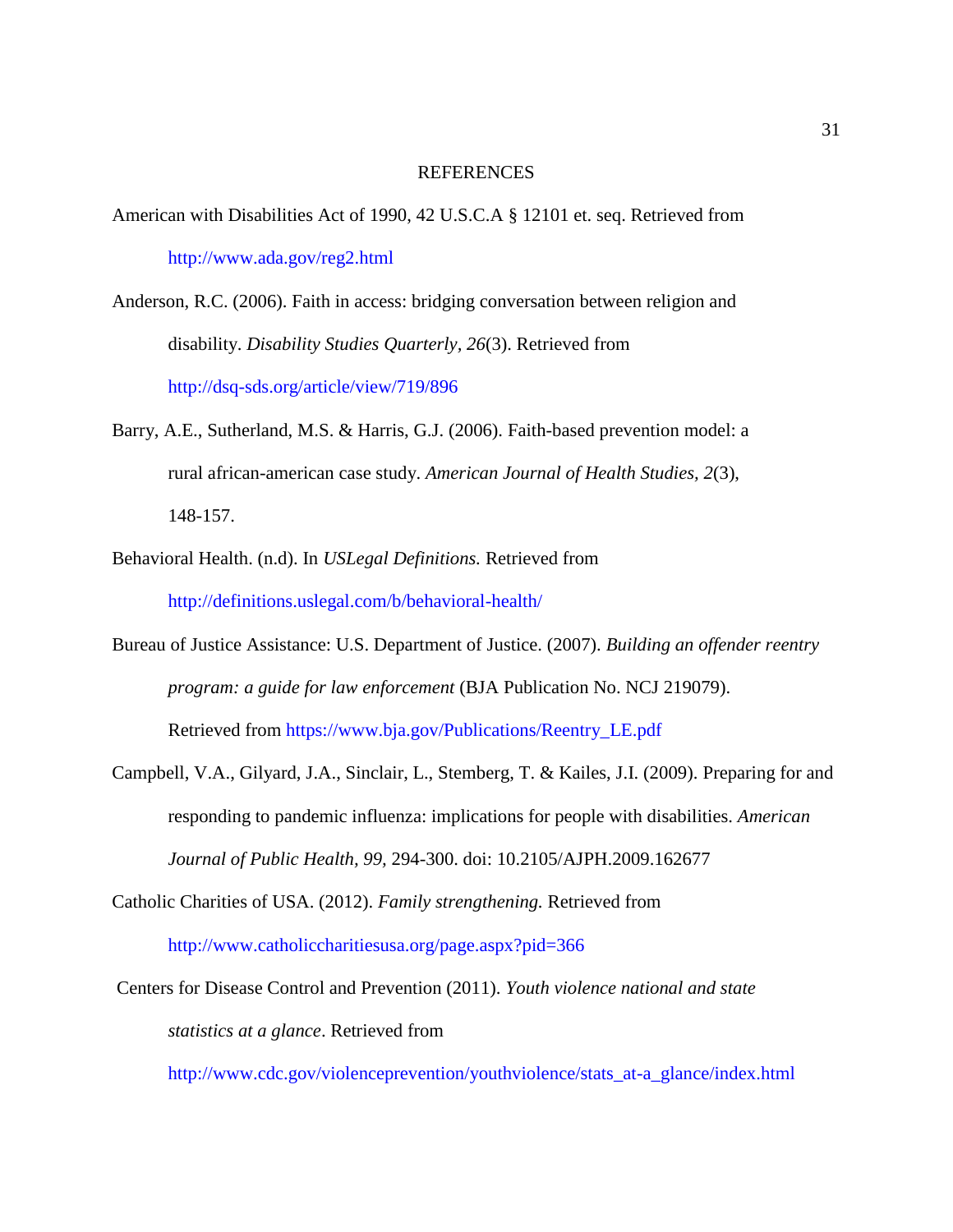- Cooley-Strickland, M., Quille, T.J., Griffin, R.S., Stuart, E.A., Bradshaw, C.P. & Furr-Holden, D. (2009). Community violence and youth: affect, behavior, substance use, and academics. *Clinical Child Family Psychology Review, 12,* 127-156. doi: 10.1007/s10567-009-0051-6
- Corrigan, P. (2004). How stigma interferes with mental health care. *American Psychologist, 59,* 614-625. doi: 10.1037/0003-066X.59.7.614

Dantley, M. (2005). Faith-based leadership: ancient rhythms or new management. *International Journal of Qualitative Studies in Education, 18*, 3-19. doi: 10.1080/09518390412331318423

DeKraai, M., Bulling, D., Shank, N.C., & Tomkins, A.J. (2011). Faith-based organizations in a system of behavioral health care. *Journal of Psychology and Theology, 39*(3), 255-267. Retrieved from

[http://digitalcommons.unl.edu/cgi/viewcontent.cgi?article=1004&context=publicpolicysh](http://digitalcommons.unl.edu/cgi/viewcontent.cgi?article=1004&context=publicpolicyshank) [ank](http://digitalcommons.unl.edu/cgi/viewcontent.cgi?article=1004&context=publicpolicyshank)

Dogra, A. (2010). *Social issues in today's society*. Retrieved from

<http://www.buzzle.com/articles/social-issues-in-todays-society.html>

Evans, J. (2009, February 1). Major std rates highest in women in minorities. *Ob.Gyn. News*.

Retrieved from

[http://www.internalmedicinenews.com/fileadmin/content\\_pdf/obn/archive\\_pdf/vol44iss3/](http://www.internalmedicinenews.com/fileadmin/content_pdf/obn/archive_pdf/vol44iss3/70025_main.pdf) [70025\\_main.pdf](http://www.internalmedicinenews.com/fileadmin/content_pdf/obn/archive_pdf/vol44iss3/70025_main.pdf)

Fischer, K.J. (2003). *Leadership in faith-based nonprofits as compared to a covenantal framework of action: an exploratory study to develop an alternative theoretical framework for assessing organizational processes and*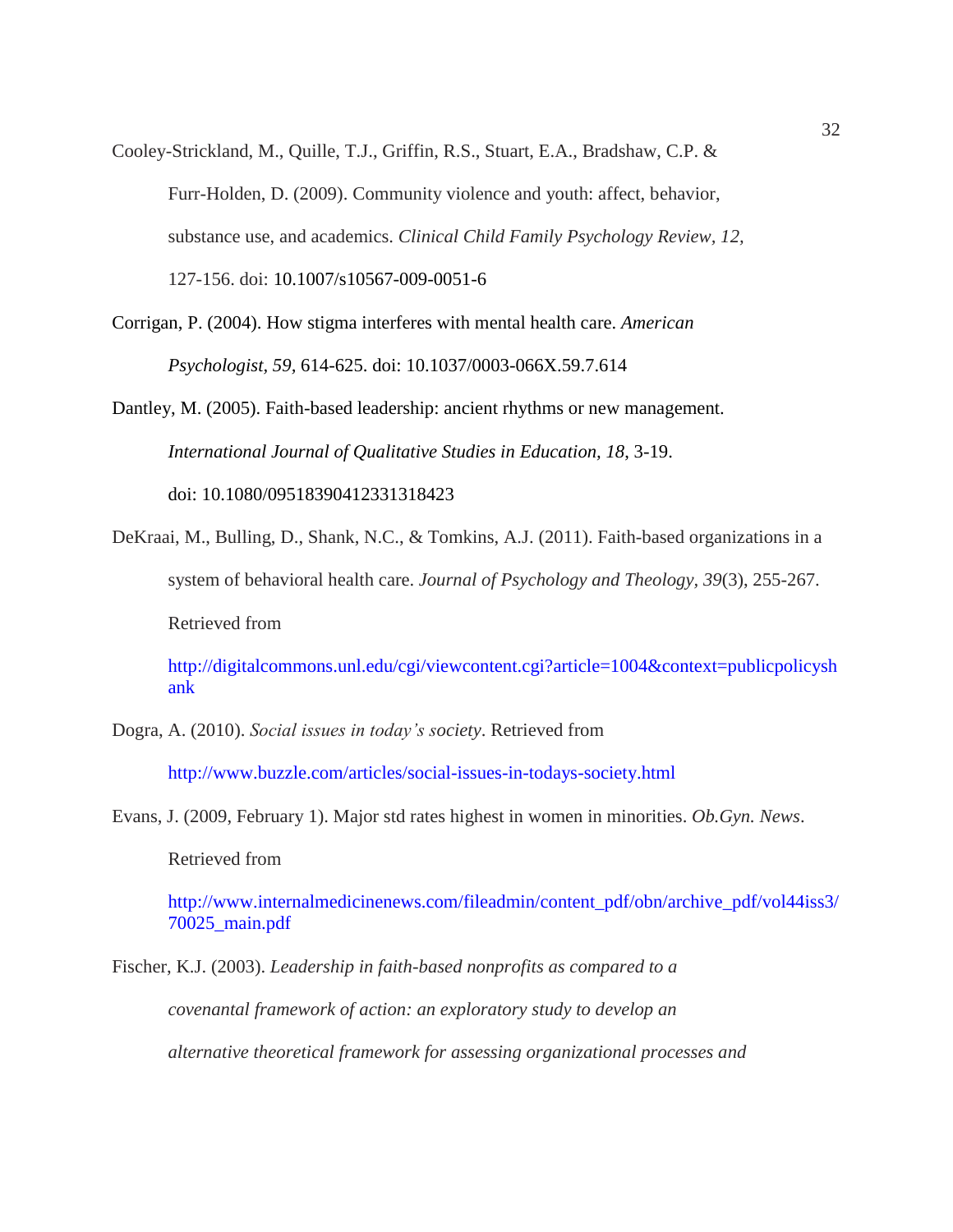*influences* (Faculty dissertation). Retrieved from

[http://digitalcommons.liberty.edu/cgi/viewcontent.cgi?article=1037&context=fac\\_dis](http://digitalcommons.liberty.edu/cgi/viewcontent.cgi?article=1037&context=fac_dis)

- Glickman, L., Galanter, M., Dermatis, H. & Dingle, S. (2006). Recovery and spiritual transformation among peer leaders of a modified methadone anonymous group. *Journal of Psychoactive Drugs, 38*(4), 531-533
- Griffith, D.M., Pichon, L.C., Campbell, B. & Allen, J.O. (2010). Your blessed health: A faith-based cbpr approach to addressing HIV/AIDS among african american. *Aids Education and Prevention, 22*(3), 203-217.
- Gipson, P.E. (2001). *Empowering the black community faith-based economic development* (Master's thesis). Retrieved from [http://digital.library.unt.edu/ark:/67531/metadc5815/.](http://digital.library.unt.edu/ark:/67531/metadc5815/)
- Goldsmith, S., Eimicke, W.B. & Pineda, C. (2006). *Faith-based organizations versus their secular counterparts: a primer for local officials.* Unpublished manuscript, Ash Institute for Democratic Governance and Innovation, John F. Kennedy School of Government, Harvard University, Boston, Massachusetts. Retrieved from <http://www.innovations.harvard.edu/cache/documents/11120.pdf>
- Koenig, H. G., McCullough, M. E., & Larson, D. B. (2001). *Handbook of religion and health.*  New York: Oxford University Press.
- Matthews, A. K., Corrigan, P. W., Smith, B. M., & Rutherford, J. L. (2003). *Use of supportive resources among African Americans*. Manuscript submitted for publication.
- McGinnis, S. (2007). *Findings from a study of parish nurses/faith community nurses the united states.* Retrieved from

<http://chws.albany.edu/archive/uploads/2012/07/fcn2007.pdf>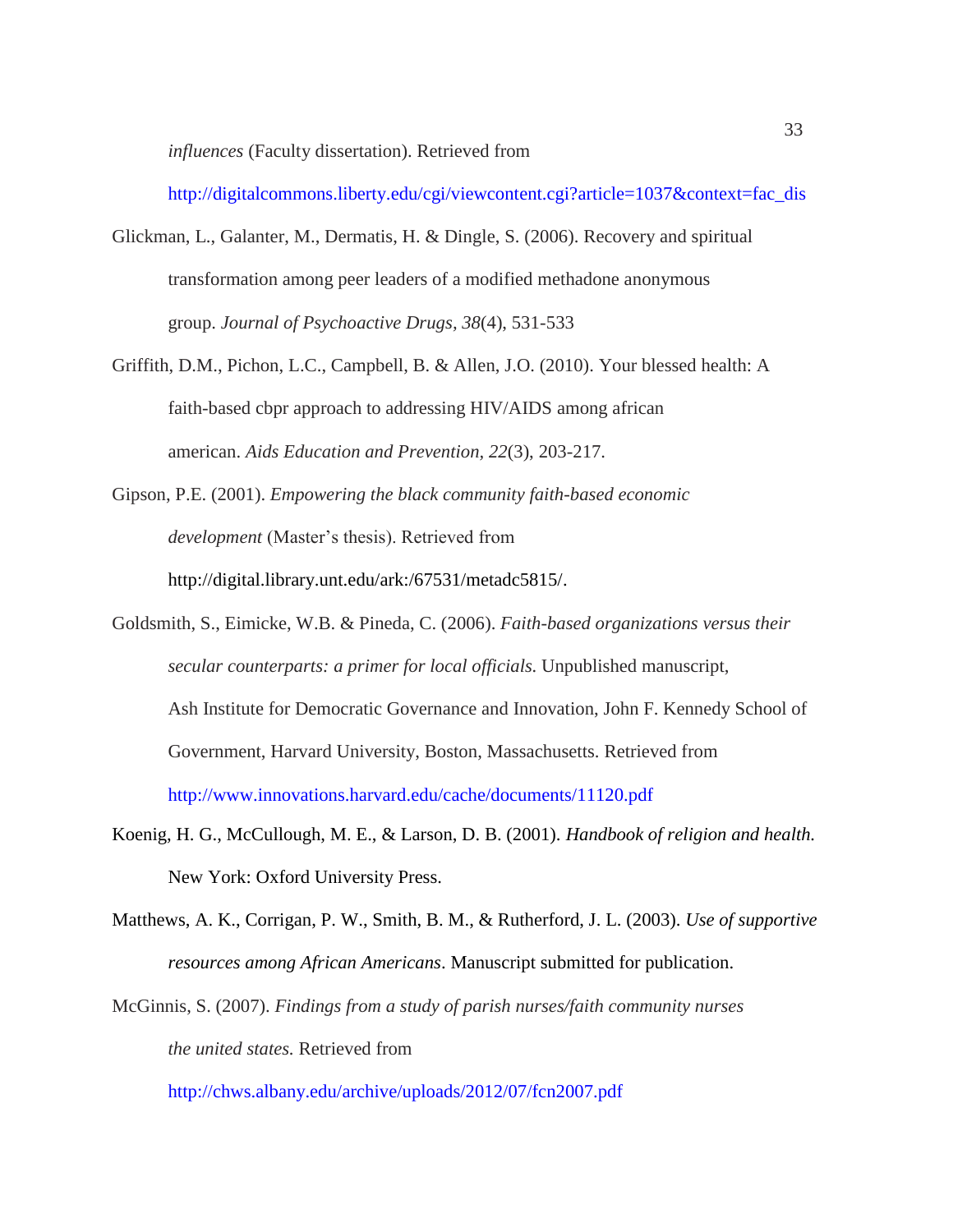Mohr, S. (2011). Integration of spirituality and religion in the care of patients with severe mental disorders. *Department of Mental Health and Psychiatry, 2,* 549-565. doi: 10.3390/rel2040549

Moon, F.F. (2007). *Faith-based entrepreneurship* (Master's thesis). Retrieved from <http://ww2.tnstate.edu/library/eresearch/library/libsix.pdf>

Neff, J.A, Shorkey, C.T, & Windsor, L.C. (2006). Contrasting faith-based traditional substance abuse treatment programs. *Journal of Substance Abuse Treatment, 30,* 49-61. doi: 10.1016/j.jsat.2005.10.001

Norton, N.E.L. (2009). Gabe's Stories: Intersecting spirituality with speech-related disability. *Disability Studies Quarterly, 29*(3). Retrieved from <http://dsq-sds.org/article/view/930/1106>

Oregon Commission on Children & Families. (2012). *Faith-based and community partnerships.*

Retrieved from

[http://www.co.fresno.ca.us/uploadedFiles/Departments/Behavioral\\_Health/MHSA/Faith](http://www.co.fresno.ca.us/uploadedFiles/Departments/Behavioral_Health/MHSA/Faith%20Based%20and%20Community%20Partnerships.pdf) [%20Based%20and%20Community%20Partnerships.pdf](http://www.co.fresno.ca.us/uploadedFiles/Departments/Behavioral_Health/MHSA/Faith%20Based%20and%20Community%20Partnerships.pdf)

Parsons, B.S. & Fulmer. D. (2007). The paradigm shift in planning for special-needs populations. *Emergency Management in Higher Education; Current Practices*

*and Conversations.* Retrieved from

[http://rems.ed.gov/docs/SpecialNeeds\\_ParadigmShiftInPlanning\\_2007.pdf](http://rems.ed.gov/docs/SpecialNeeds_ParadigmShiftInPlanning_2007.pdf)

President's Advisory Council on Faith-Based and Neighborhood Partnerships. (2010).

*President's advisory on faith-based and neighborhood partnerships: a new era of*

*partnerships: a report of recommendations to the president.* Retrieved from

<http://www.whitehouse.gov/sites/default/files/microsites/ofbnp-council-final-report.pdf>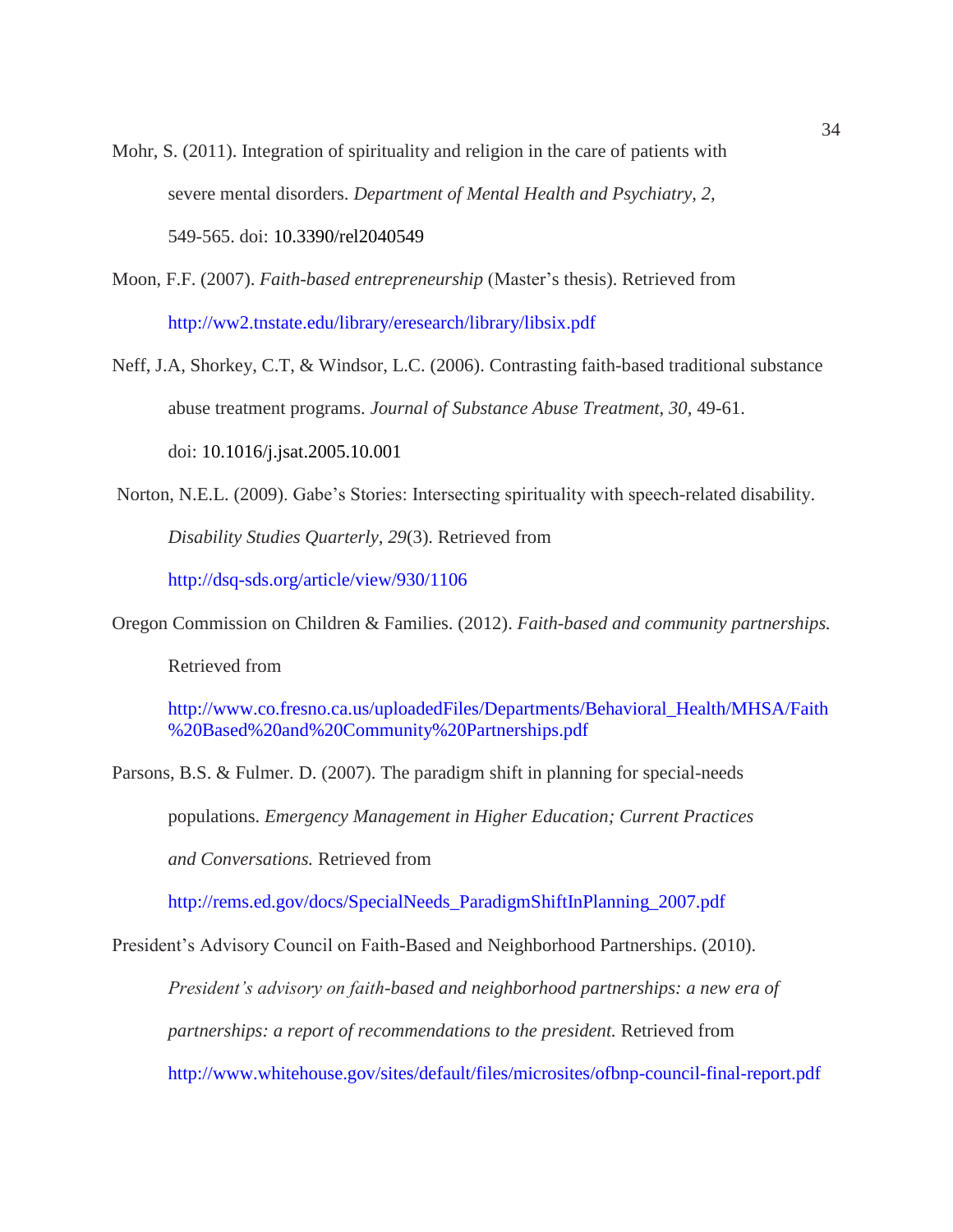Revheim, N., Greenberg, W.M., & Citrome, L. (2010). Spirituality, schizophrenia, and state hospitals: program description and characteristics of self-selected attendees of a spirituality therapeutic group. *Psychiatric Quarterly, 81,* 285-292.

doi: 10.1007/s11126-010-9137-z

The White House Office of National AIDS Policy. (2010). *National hiv/aids strategy for the united states.* Retrieved for White House website:

<http://www.whitehouse.gov/sites/default/files/uploads/NHAS.pdf>

- U.S. Department of Health and Human Services. (2012). *About faith-based and neighborhood partnerships.* Retrieved from<http://www.hhs.gov/partnerships/about/index.html>
- U.S. Department of Justice: Civil rights division, disability rights section. (2009). *A Guide to Disability Rights Laws.* Retrieved from<http://www.ada.gov/cguide.pdf>
- Wilson, P.A. (2003). Faith-based organizations, charitable choice, and government. *Administration & Society, 35,* 29-51. doi: 10.1177/0095399702250343
- Wong-McDonald. (2007). Spirituality and psychological rehabilitation: empowering persons with serious psychiatric disabilities at an inner-city community program. *Psychiatric Rehabilitation Journal, 4,* 295-300. doi: 10.2975/30.4.2007.295.300

Wright, D.J. (2009) *Taking stock: the bush faith-based initiative and what lies ahead.* Retrieved from the Nelson A. Rockefeller Institute of Government website:

[http://www.rockinst.org/pdf/faith-based\\_social\\_services/2009-06-11-taking\\_stock\\_faith](http://www.rockinst.org/pdf/faith-based_social_services/2009-06-11-taking_stock_faith-based_office.pdf)[based\\_office.pdf](http://www.rockinst.org/pdf/faith-based_social_services/2009-06-11-taking_stock_faith-based_office.pdf)